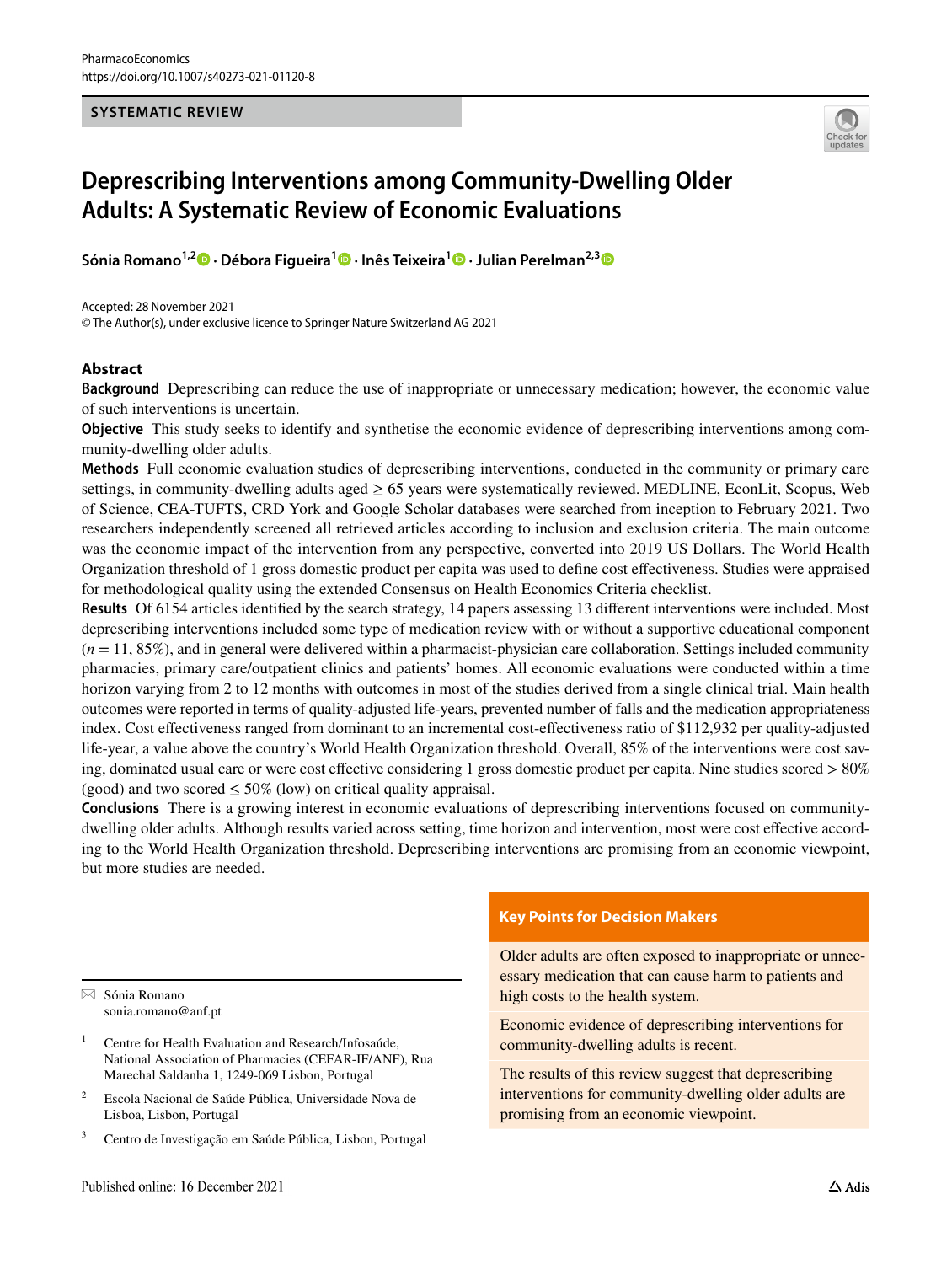# **1 Introduction**

Population ageing is one of the greatest social and economic challenges worldwide. Over the last two decades, the number of older people in the EU-27 has risen almost six times faster than the overall population [[1\]](#page-24-0). Despite an increment in life expectancy, there is no guarantee of healthy ageing [\[2](#page-24-1)[–4](#page-24-2)]. The prevalence of multimorbidity (presence of two or more chronic diseases in the same individual) among older adults is very high and continues to grow, exposing them to multiple medicines, commonly referred to as polypharmacy [\[5–](#page-24-3)[7\]](#page-24-4). Polypharmacy is related to an increased risk of adverse drug events, use of potentially inappropriate medication (PIM), and greater health services utilisation, morbidity and mortality [[8,](#page-24-5) [9\]](#page-24-6). About 30% of community-dwelling older European adults take at least one PIM [[10\]](#page-24-7), i.e., a medicine posing a risk of harm that outweighs the clinical beneft [\[10](#page-24-7), [11](#page-24-8)]. Deprescribing, in a simple defnition, is an intervention supervised by a health professional of reducing or withdrawing a medication that might be causing harm or might no longer be of beneft [\[12,](#page-24-9) [13\]](#page-24-10). Several strategies to deprescribe have been developed, including drug-specifc guidelines, educational interventions, medication reviews and audits of prescription practices [\[14](#page-24-11), [15](#page-25-0)].

This subject is gaining attention and various systematic reviews of deprescribing interventions and their efectiveness for older people have been published. Overall, deprescribing seems to be safe, with evidence suggesting that these interventions may result in small reductions in falls [\[16](#page-25-1), [17](#page-25-2)], mortality  $[17–20]$  $[17–20]$  $[17–20]$  $[17–20]$ , use of PIMs  $[17, 21]$  $[17, 21]$  $[17, 21]$  $[17, 21]$  and hospital admissions [[17–](#page-25-2)[19\]](#page-25-5)—all with little to no efect on healthrelated quality of life (HRQoL) [[17](#page-25-2)[–19](#page-25-5), [22](#page-25-6)]. A recent overview of systematic reviews of interventions to reduce the prescription of PIMs suggested potential benefts, even if modest, of diferent interventions depending on the study design, intervention type and population characteristics [\[23](#page-25-7)]. Considering the ageing population, polypharmacy and associated healthcare costs, it is important to determine if these minor benefts are worth it from an economic viewpoint.

As deprescribing interventions are potentially complex and require highly skilled staff and time to be undertaken, high implementation costs can be expected. In a context of limited resources, economic evaluations (EEs) play an increasingly important role in decision making, informing the issue of whether interventions represent a cost-efective strategy. To the best of our knowledge, no systematic review has addressed the economic value of deprescribing interventions for community-dwelling older adults. Moreover, a review focused on this vulnerable population is valuable as their needs, preferences and behaviours may impact the deprescribing process and outcomes [[24,](#page-25-8) [25](#page-25-9)]. This systematic review seeks to identify and synthesise available evidence of the economic value of deprescribing interventions among community-dwelling older adults in community or primary care settings.

# **2 Methods**

This review followed current guidance for conducting and reporting systematic reviews, including guidance for undertaking reviews on healthcare interventions by the Centre for Reviews and Dissemination of the University of York [[26\]](#page-25-10) and recommendations from the PRISMA (Preferred Reporting Items for Systematic Reviews and Meta-Analyses) 2020 statement, an updated guideline for reporting systematic reviews [[27\]](#page-25-11).

### **2.1 Eligibility Criteria**

The population, intervention, comparator, outcome and study-design (PICOS) approach [[26](#page-25-10)] was used to guide the search strategy and synthesis of evidence gathered from single studies:

- Population: community-dwelling (non-institutionalised) older adults (aged  $\geq$  65 years, the cut-off commonly defned in developed world economies [\[28](#page-25-12)]).
- Intervention: any intervention conducted in the community or primary care settings that includes deprescribing inappropriate medicines, i.e. identifying and reducing medicine dosage or discontinuing unnecessary medications in which existing or potential harms outweigh the potential benefts [[12,](#page-24-9) [13](#page-24-10)]. Intervention procedures can include any educational approaches focused on patients and/or in doctors, medication reviews or any other framework that explores deprescribing medicines. Study investigators defned community setting as community pharmacies, primary care/general practices, outpatient care (clinics or hospitals) and patients' homes.
- Comparator: usual care as described by the study.
- Outcomes: the main outcome is the economic impact of the intervention regardless of how it is expressed (incremental cost-efectiveness ratios [ICERs], dominance, etc.), and regardless of the perspective.
- Study-design: full EEs as defned by Drummond et al., i.e. studies comparing both benefts and costs of alternative courses of action [[29\]](#page-25-13).

Studies were excluded if: (i) the efectiveness of the intervention among the older adults could not be isolated; (ii) the intervention was not focused on reducing the dose or withdrawing medicines (e.g. adherence medication reviews); (iii) the intervention was delivered in settings other than primary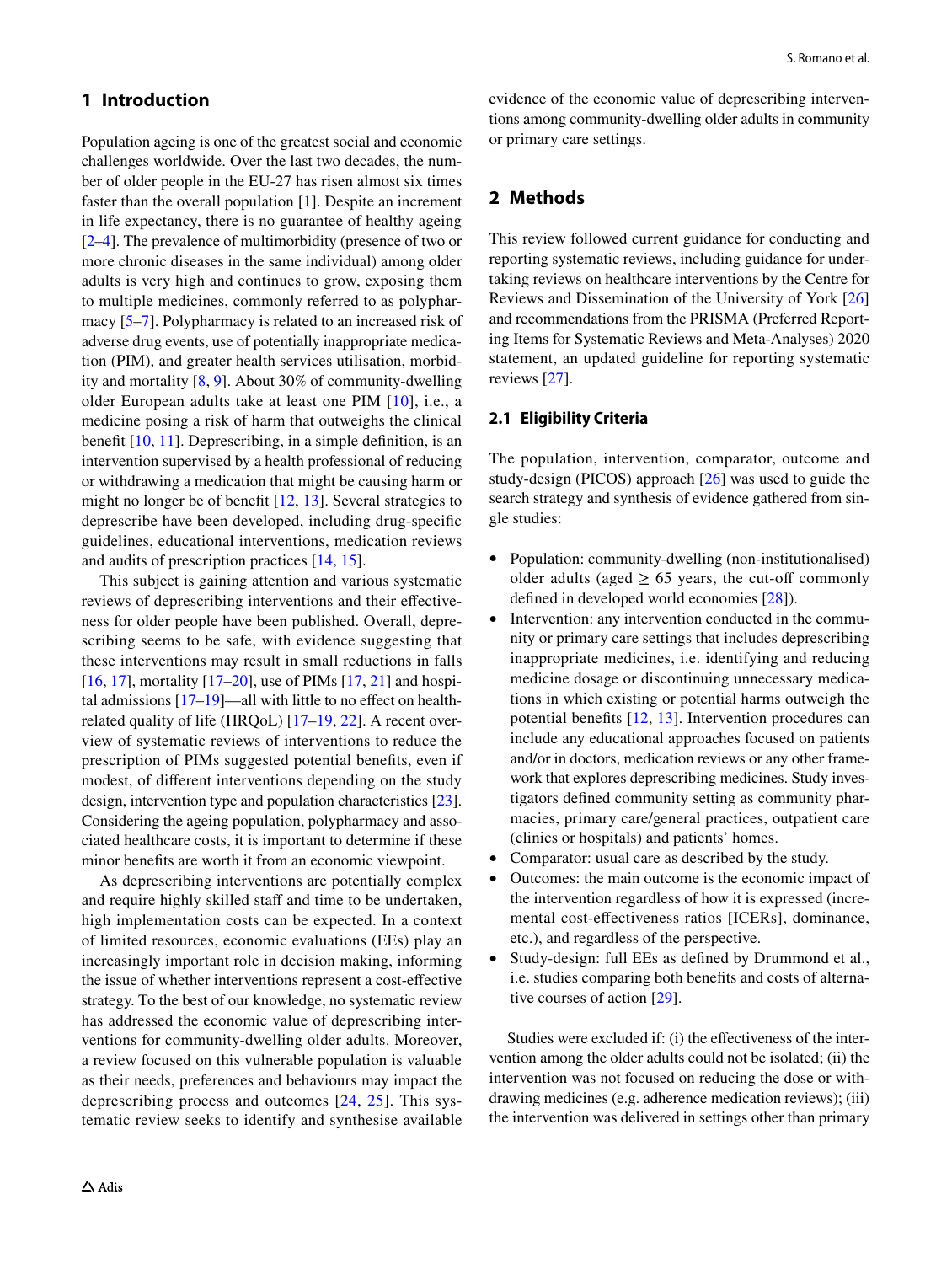care or community settings (e.g. hospital inpatient or acute care; assisted living, nursing homes or geriatric wards); (iv) the studies did not include a full EE (e.g. studies measuring costs only); (v) studies did not report the mean costs, benefts or resource data that enabled the authors to estimate the ICER; and (vi) studies were presented as letters to editor/ editorials, health technology assessment reports not submitted to peer review, study protocols, academic theses, review articles and conference abstracts.

#### **2.2 Literature Search and Study Selection**

The following electronic databases were searched for journal articles and abstracts, from inception to February 2021: MEDLINE (PubMed), EconLit, Scopus, Web of Science, CEA-TUFTS registry and CRD York database (DARE, National Health Service EE Database; ceased to be updated in March 2015). Google Scholar was also searched. In addition, relevant grey literature was explored using the Google search engine and the International HTA Database. Complementary searches were made to identify possible additional articles through citation searches, reference checking and hand searching.

The search strategy was developed by one of the authors (SR) in consultation with the other authors (DF, IT, JP) using an iterative process, and comprised a variety of combinations of free-text synonymous and Medical Subject Heading (MeSH) terms. Although the main search terms were the same, the conventions of each database were adjusted accordingly. There were no date or language restrictions on the searches. The fnal search strings are presented in the Appendix 1 of the Electronic Supplementary Material (ESM). References identifed as potentially eligible for inclusion were exported to an Excel® fle. Duplicate articles were removed. Titles and abstracts were screened independently by two authors against the inclusion and exclusion criteria and labelled as include, exclude or uncertain (frst screening). Two authors independently evaluated the full text of all articles classifed as include and uncertain (second screening). In each step, discrepancies between reviewers were solved by discussion with a third author. The PRISMA fowchart as suggested by the PRISMA statement was used for the study selection report [\[27\]](#page-25-11).

#### **2.3 Data Extraction**

Data from included papers were extracted by three authors (SR, DF, IT) and validated by a fourth investigator (JP), using a standardised data extraction template designed for this review. This template, based on the CRD recommendations for systematic reviews of EEs [\[26\]](#page-25-10), was designed to systematically retrieve information from each included study on the following items: (1) general characteristics: frst author, year of publication, country, title and funding sources; (2) effectiveness data: study design, population, intervention and comparator descriptions, setting, sample size, follow-up time, unit of efectiveness, efectiveness results and sources; (3) economic data: economic model/ design, perspective, time horizon, costs items (or categories) and sources, currency/year of costing, outcomes measures for ICER, ICER, discount rate, deterministic, and probabilistic sensitivity analysis and scenario analysis (methods and main fndings). When not provided in the studies, the incremental analysis was performed by the authors.

Selected studies were classifed according to the type of intervention provided, namely, educational or medication reviews with or without a supportive educational (patients and/or practitioners) component. In order to allow comparisons of results across countries and years, the investigators converted costs, incremental costs, ICERs, and reported thresholds on a sensitivity analysis to a common currency and year (\$US, 2019), through a web-based tool developed by the Campbell and Cochrane Economics Methods Group in collaboration with the Evidence for Policy and Practice Information and Co-ordinating Centre [\[30](#page-25-14)]. This tool uses the gross domestic product (GDP) defator index to adjust the costs to a target price year and the purchasing power parities (PPP) to convert currencies. Purchasing power parities values of the International Monetary Fund were used. The international World Health Organization threshold for cost effectiveness was used as a reference  $[31]$  $[31]$ . For the purpose of this review, a strategy was considered cost efective only when the cost per disability-adjusted life-year (DALY) averted or quality-adjusted life-year (QALY) gained was less than 1 GDP per capita [[31](#page-25-15)]. The threshold for each study was calculated considering The World Bank GDP per capita, PPP (\$US, 2019), of the country for which it was performed [[32\]](#page-25-16).

#### **2.4 Quality Assessment**

Three authors (SR, DF, IT) independently appraised the methodological quality of the included studies, using the extended Consensus on Health Economics Criteria list (CHEC-extended) [[33,](#page-25-17) [34\]](#page-25-18). In case of doubts or disagreement, a consensus was obtained by discussion with a fourth author (JP). The CHEC-extended includes an additional question regarding model-based EEs compared to the original CHEC checklist [\[33](#page-25-17)–[35\]](#page-25-19), and is recommended for the assessment of both trial-based and model-based EEs [[36](#page-25-20)]. This checklist was chosen because it allows parameters and analysis appropriateness assessment and is considered to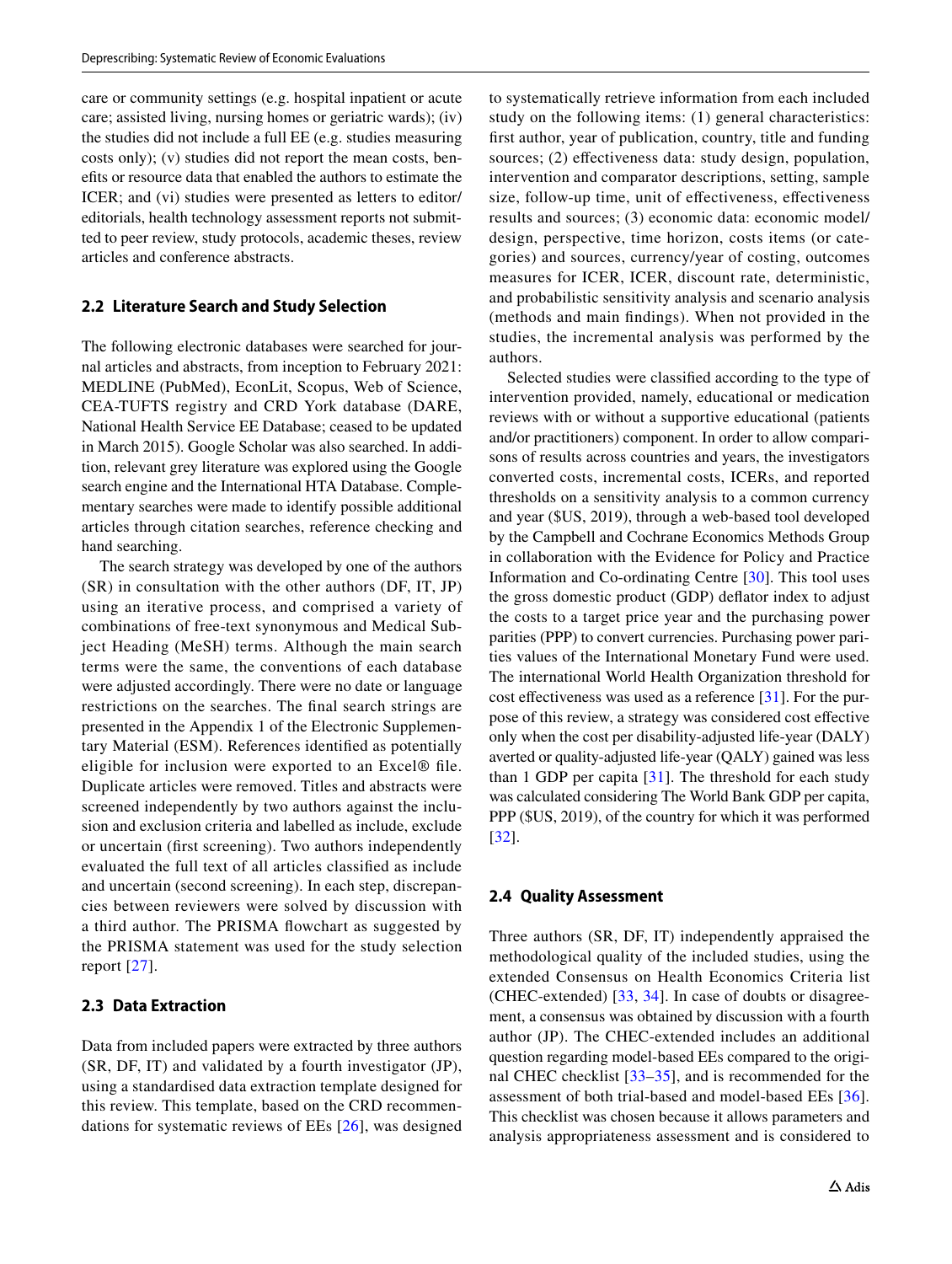entail a more detailed scrutiny than other common checklists [\[36,](#page-25-20) [37](#page-25-21)]. Twenty items were scored using: yes  $(1)$ , no  $(0)$ , unclear (0.5) or not applicable. The maximum score was 19 for trial-based EEs and 20 for model-based evaluations. The total score of each study was converted to a percentage, with values from zero to 100. Final scores were categorised into three grades: low, moderate or good quality, using cut-of values of  $\leq 50$ , 51–75 and > 75, respectively. Higher scores denote higher quality.

# **3 Results**

Figure [1](#page-3-0) shows the PRISMA flowchart for the study selection. A total of 6149 records were identifed through seven databases. After removing duplicates, 5382 records were eligible for review. In the first screening, 5298 records were excluded by applying the exclusion criteria, leaving 84 papers for full-text retrieval. An additional five papers were identifed through citation search, obtaining 89 papers for the second screening. Of those, 74 were excluded and one was not retrieved. The remainder of 14 full EE papers [\[38](#page-25-22)[–51](#page-26-0)] were included in the final review (Fig. [1](#page-3-0)). The main causes for the second screening exclusion were a population not exclusively aged 65 years or over, the type of intervention not focusing on deprescribing and the absence of a full EE analysis.

### **3.1 Characteristics of Studies**

All of the included studies, with the exception of one from Taiwan [[38\]](#page-25-22), were conducted for Organization for Economic Co-operation and Development countries—three in the UK [[39–](#page-25-23)[41\]](#page-25-24) and in the Netherlands  $[42-44]$  $[42-44]$  $[42-44]$ , two in Spain  $[45, 42]$  $[45, 42]$  $[45, 42]$ [46\]](#page-26-2) and Canada [[47](#page-26-3), [48\]](#page-26-4), and one in Ireland [[49](#page-26-5)], Chile [[50\]](#page-26-6) and the USA [\[51](#page-26-0)]. Both EE studies conducted in Spain assessed the same service, the conSIGUE trial. Thus, 13 interventions assessed in 14 papers were reviewed. Of those, 11 interventions ascertained in 12 EE studies were some type of medication review of services covering heterogenous older people, with polypharmacy  $(n = 7)$  [[38,](#page-25-22) [40](#page-25-27), [41](#page-25-24), [44–](#page-25-26)[46,](#page-26-2) [50](#page-26-6), [51\]](#page-26-0), a history of falls and taking fall-risk-increasingdrugs [FRIDs]  $(n = 2)$  [[42](#page-25-25), [43](#page-25-28)], taking medications on a regular basis of specifc class(es) of PIMs [[49\]](#page-26-5), and very old persons taking two or more medicines who were discharged to their homes after an emergency department visit  $(n = 1)$ 

PRISMA 2020 flow diagram for new systematic reviews which included searches of databases, registers and other sources



<span id="page-3-0"></span>**Fig. 1** PRISMA (Preferred Reporting Items for Systematic Reviews and Meta-Analyses) 2020 fowchart of study selection. *EE* economic evaluation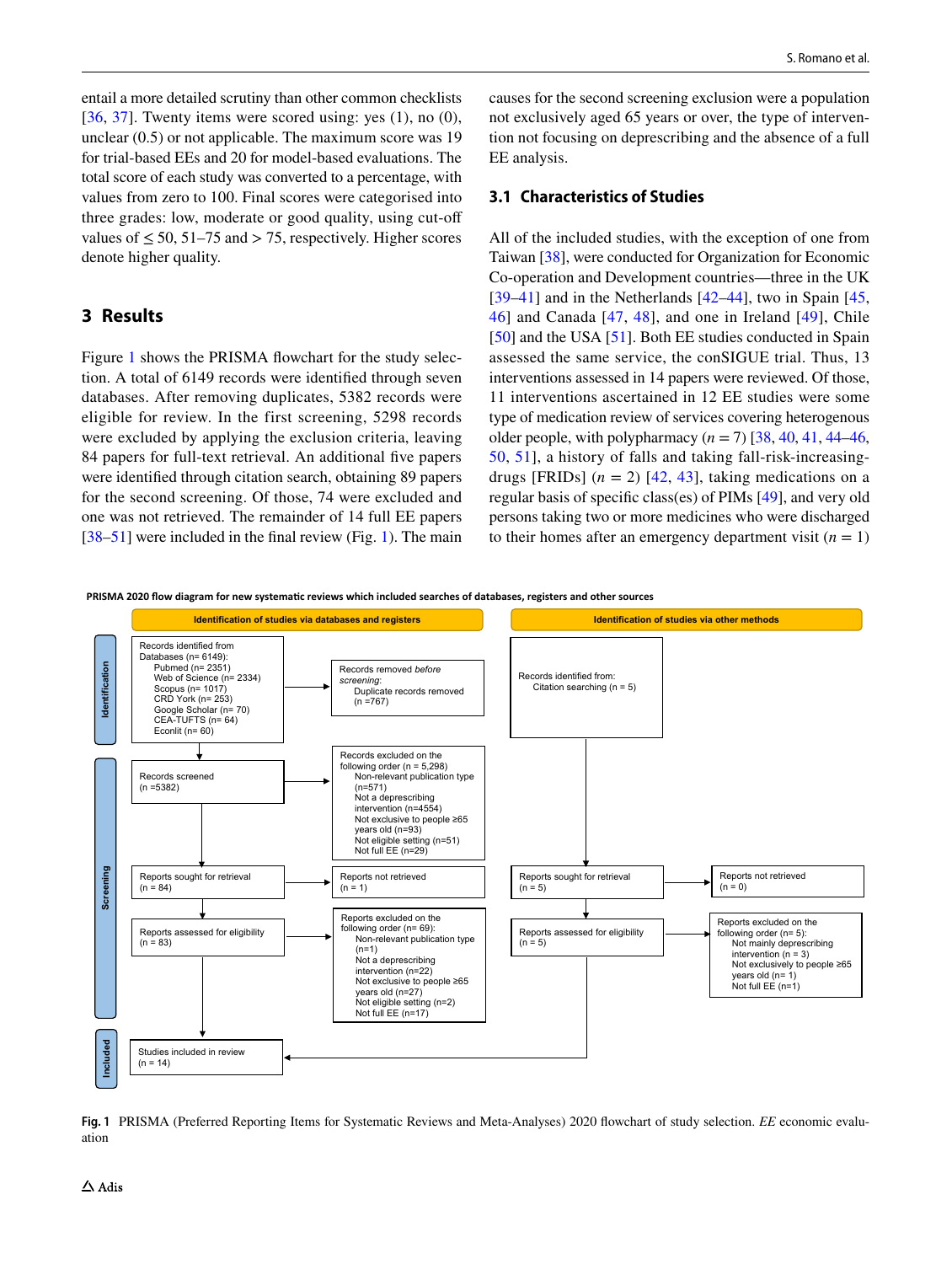[\[39](#page-25-23)]. The remaining two interventions were educational-only services delivered by pharmacists targeting patients taking a specific class of PIMs [[47](#page-26-3), [48](#page-26-4)].

The interventions were conducted at the community pharmacy  $(n = 6)$  [\[40,](#page-25-27) [41,](#page-25-24) [44](#page-25-26)[–48\]](#page-26-4), primary care centres/ general practices/geriatric/outpatient clinics  $(n = 6)$  [[38,](#page-25-22) [42,](#page-25-25) [43](#page-25-28), [49–](#page-26-5)[51](#page-26-0)] or at the patient's home (*n* = 1) [[39](#page-25-23)]. Across settings, most interventions were delivered by a community or clinical pharmacist working in collaboration with a physician, mostly general practitioners [[38–](#page-25-22)[41](#page-25-24)] [[44–](#page-25-26)[51](#page-26-0)]. Exceptions were the van der Velde et al. [\[42](#page-25-25)] and Polinder et al. studies [\[43](#page-25-28)], whose interventions were conducted at a geriatrics outpatient clinic and at multicentre outpatient clinics, respectively. Both interventions were led by geriatricians who consulted the prescribing physician if medication withdrawal was intended. The details of the included studies are summarised in Table [1.](#page-5-0)

#### **3.2 Methods and Inputs**

Most  $(n = 10)$  EE studies were published recently, between 2015 and 2021 [[38,](#page-25-22) [40](#page-25-27), [43–](#page-25-28)[50\]](#page-26-6). The oldest study was published in 1998 [\[51](#page-26-0)]. Eleven studies [[38](#page-25-22)[–41](#page-25-24), [43,](#page-25-28) [44](#page-25-26), [46–](#page-26-2)[50\]](#page-26-6) reported health outcomes in terms of QALYs, three of these also reported additional efectiveness measures—life-years gained, reduction in health-related complaints and mean number of PIPs [[39,](#page-25-23) [44,](#page-25-26) [49\]](#page-26-5). One study reported as an additional outcome the total avoided medical expenditure [\[38](#page-25-22)], two expressed results in terms of clinical effectiveness measures only [[42,](#page-25-25) [51](#page-26-0)] and one in terms of monetary beneft [\[45](#page-26-1)]. There were two studies with a societal perspective [\[43](#page-25-28), [44](#page-25-26)], one with a hospital perspective [\[38\]](#page-25-22) and 11 with a thirdparty payer perspective (public or private). Three studies did not state the perspective explicitly [[38](#page-25-22), [40](#page-25-27), [43](#page-25-28)]. Most studies were undertaken alongside the efectiveness trial. One EE used data from a two-arm (fallers with and without a medication change) non-randomised observational study supported by a literature review and expert estimates [[42](#page-25-25)]; another used a before-and-after comparison analysis, with intervention patients used as historical controls [[40](#page-25-27)]; and a third one used a randomised, multiple interrupted time series [[41](#page-25-24)]. Except for the two studies conducted in Canada [[47,](#page-26-3) [48](#page-26-4)], which in addition to the randomised controlled trial (RCT) data, derived utility and cost values from the literature, the remaining studies used single RCTs (or cluster RCTs) as the basis for undertaking the EE [[38](#page-25-22), [39,](#page-25-23) [43](#page-25-28)[–46,](#page-26-2) [49](#page-26-5)[–51](#page-26-0)]. The two Canadian studies [[47,](#page-26-3) [48](#page-26-4)] used a decision analytical model, combining a decision tree that represents treatment pathways (based on the 6-month RCT D-PRE-SCRIBE trial) with a Markov model (representing state transitions for older adults following the trial) in a 1-year time horizon for all analyses.

Regarding funding sources, four of the 14 studies had no sources of funding to declare [[40,](#page-25-27) [47,](#page-26-3) [48,](#page-26-4) [50](#page-26-6)], one did not include any statement [[51](#page-26-0)], fve were supported by a combination of two entities—pharmaceutical industry and academia [\[42](#page-25-25)], pharmaceutical industry and Pharmaceutical Society [[45,](#page-26-1) [46](#page-26-2)], association of pharmacies and Pharmaceutical Society [[44\]](#page-25-26), and Medical Research Council and primary care trusts [[41\]](#page-25-24). Three studies received funding from research organisation grants [[39](#page-25-23), [43,](#page-25-28) [49](#page-26-5)] and one from the Department of Health [\[38](#page-25-22)].

All studies except two considered some type of intervention costs and included medication expenses [[38](#page-25-22), [40](#page-25-27)]. Hospital admissions were also considered in all studies, as well as emergency department visits with the exception of the RESPECT trial [[41](#page-25-24)]. Laboratory or diagnostic tests were reported in four studies [[41,](#page-25-24) [48,](#page-26-4) [50,](#page-26-6) [51](#page-26-0)], and the two studies with the societal perspective [[43](#page-25-28), [44\]](#page-25-26) considered institutional care (e.g. rehabilitation centres, nursing homes).

Regarding the type of interventions, two studies did not include potentially relevant costs, namely the cost of general practitioner visits  $[45, 46]$  $[45, 46]$  $[45, 46]$  $[45, 46]$ . Most studies used countries' official data for cost valuation. Time horizons of the EEs were no longer than 12 months, and therefore discounting was not applicable. As for ICERs, one had to be recalculated because the original estimation considered only the drugs and intervention costs, failing to include other retrieved relevant medical costs (e.g. emergency room visits) [\[51](#page-26-0)], and another had to be estimated because it was not reported in the original paper [\[43\]](#page-25-28). Table [2](#page-12-0) summarises the study fndings.

#### **3.3 Quality Assessment**

Nine studies had a "good" [\[39,](#page-25-23) [41,](#page-25-24) [44–](#page-25-26)[50](#page-26-6)] quality score, three were "moderate"  $[40, 42, 43]$  $[40, 42, 43]$  $[40, 42, 43]$  $[40, 42, 43]$  $[40, 42, 43]$  $[40, 42, 43]$  and two a "low"  $[38, 51]$  $[38, 51]$  $[38, 51]$ quality assessment (Table [2\)](#page-12-0). Overall, costs were measured appropriately in all studies. Moreover, their valuation was adequate in all studies except one [[38](#page-25-22)]. The economic study design was considered appropriate in 12 studies, excluding two [[38,](#page-25-22) [42\]](#page-25-25) that did not include an appropriate comparison of mean benefts and costs. An appropriate incremental analysis of costs and outcomes of alternatives was also performed in 11 of 14 studies. The quality items assessed with lower scores were: (i) the time horizon, which varied between 2 and 12 months, was not sufficiently long to incorporate all potentially important diferences in costs and consequences [\[53](#page-26-7)] (lifetime horizon is the most appropriate approach to the interventions under comparison, as events can occur over patients' lifetimes, according to most international guidelines  $[53-55]$  $[53-55]$ ; (ii) the ethical and distributional issues, which were addressed satisfactorily in only one study [\[50](#page-26-6)], such as prioritising high-risk groups, or considering an equitable distribution of benefts across socioeconomic or other groups [[29\]](#page-25-13); and (iii) the generalisability of the results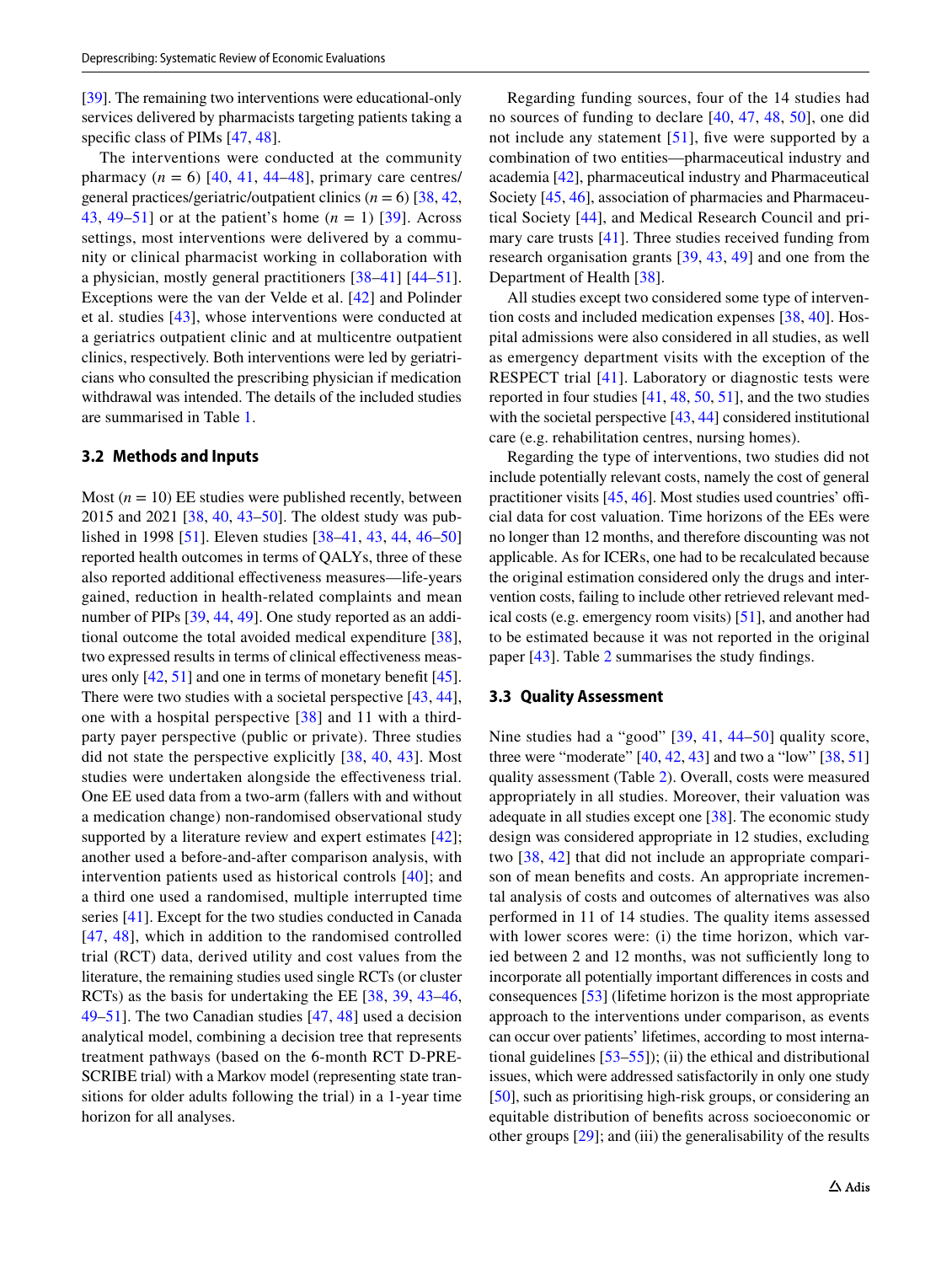<span id="page-5-0"></span>

| Table 1 Characteristics of included studies |                            |                                                     |                                                                                           |                   |                                        |                                                                                                                                                                                                                                                                        |             |
|---------------------------------------------|----------------------------|-----------------------------------------------------|-------------------------------------------------------------------------------------------|-------------------|----------------------------------------|------------------------------------------------------------------------------------------------------------------------------------------------------------------------------------------------------------------------------------------------------------------------|-------------|
| Authors, year                               | Country, data<br>retrieval | tiveness measurement<br>Data source of effec-       | Study population                                                                          | Intervention type | Setting                                | Intervention descrip-<br>tion                                                                                                                                                                                                                                          | Comparators |
| Malet-Larrea et al.,<br>2017 [45]           | Spain, 2011-13             | con<br>Cluster RCT<br>SIGUE)<br>CG: 715<br>IG: 688  | medications for at<br>Patients aged $\geq 6.5$<br>years taking $\geq$ 5<br>least 6 months | Medication review | Community pharma-<br>cies, multicentre | and shared with the<br>pharmacist, agreed<br>an action plan was<br>In the first month,<br>developed by the<br>Patients attended<br>the pharmacy on<br>nity pharmacists.<br>a monthly basis.<br>MRF provided by<br>trained commu-<br>with the patient<br>patient's GP   | Usual care  |
| Jódar-Sánchez et al.,<br>2015 [46]          | Spain, 2011-13             | conf<br>Cluster RCT<br>SIGUE)<br>CG: 715<br>IG: 688 | officially registered<br>Patients aged $\geq$ 65<br>years taking $\geq$ 5<br>medicines    | Medication review | Community pharma-<br>cies, multicentre | and shared with the<br>pharmacist, agreed<br>an action plan was<br>In the first month,<br>developed by the<br>Patients attended<br>nity pharmacists.<br>the pharmacy on<br>MRF, provided by<br>a monthly basis.<br>trained commu-<br>with the patient,<br>patient's GP | Usual care  |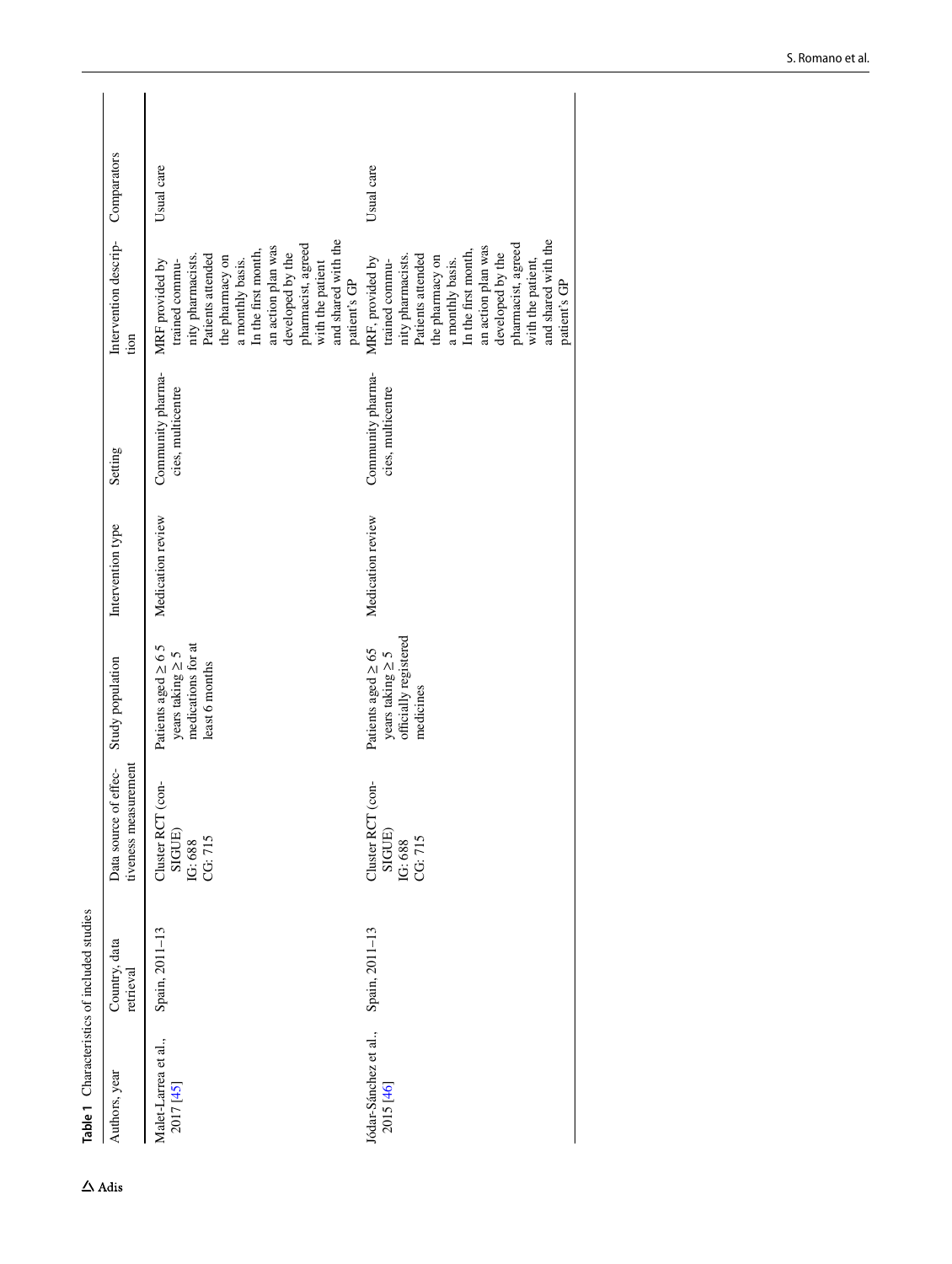| Table 1 (continued)                |                                 |                                                                                     |                                                                                                                                                                                                          |                   |                                                                                 |                                                                                                                                                                                                                                                                                                                                                                                                                                   |                                                                 |
|------------------------------------|---------------------------------|-------------------------------------------------------------------------------------|----------------------------------------------------------------------------------------------------------------------------------------------------------------------------------------------------------|-------------------|---------------------------------------------------------------------------------|-----------------------------------------------------------------------------------------------------------------------------------------------------------------------------------------------------------------------------------------------------------------------------------------------------------------------------------------------------------------------------------------------------------------------------------|-----------------------------------------------------------------|
| Authors, year                      | Country, data<br>retrieval      | tiveness measurement<br>Data source of effec-                                       | Study population                                                                                                                                                                                         | Intervention type | Setting                                                                         | Intervention descrip-<br>tion                                                                                                                                                                                                                                                                                                                                                                                                     | Comparators                                                     |
| Van der Velde et al.,<br>2008 [42] | The Netherlands,<br>$2003 - 5$  | study<br>$n = 141$ (6 months:<br>IG: 75; CG: 64)<br>Non-randomised<br>observational | score of $\geq 21$ points,<br>years with as history<br>ability to walk 10 m<br>of falling, a MMSE<br>without a walking<br>Patients aged $\geq 65$<br>aid                                                 | Medication review | tic day centre, single<br>clinic and diagnos-<br>Geriatric outpatient<br>centre | were informed about<br>phone on a 2-weekly<br>1-month withdrawal<br>during the previous<br>the withdrawal and<br>year, for the use of<br>drug changes were<br>fallen at least once<br>scribing physician<br>intended. Patients<br>consulted by tele-<br>of newly referred<br>A treating geriatri-<br>patients who had<br>cian checked the<br>was consulted if<br>FRIDs. The pre-<br>basis during the<br>medication list<br>period | withdraw or reduce<br>Patients who did not<br>the dose of FRIDs |
| Polinder et al., 2016<br>$[43]$    | The Netherlands,<br>$2008 - 12$ | RCT (IMPROveFALL<br>trial) [65]<br>CG: 293<br>IG: 319                               | score of $\geq 21$ out of<br>Community-dwelling<br>30 points, ability to<br>walk independently<br>years who visited<br>adults aged $\geq 65$<br>of a fall, use $\geq 1$<br>the ED because<br>FRIDs, MMSE | Medication review | Outpatient clinics,<br>multicentre                                              | cian and geriatrician<br>offered counselling,<br>negative effects via<br>a telephone follow-<br>research physician,<br>the research physi-<br>evaluated possible<br>regarding the drug<br>modification with<br>up, and discussed<br>FRID withdrawal<br>assessment by a<br>Systematic FRID<br>combined with<br>or reduction. A<br>research nurse<br>any problems                                                                   | Usual care                                                      |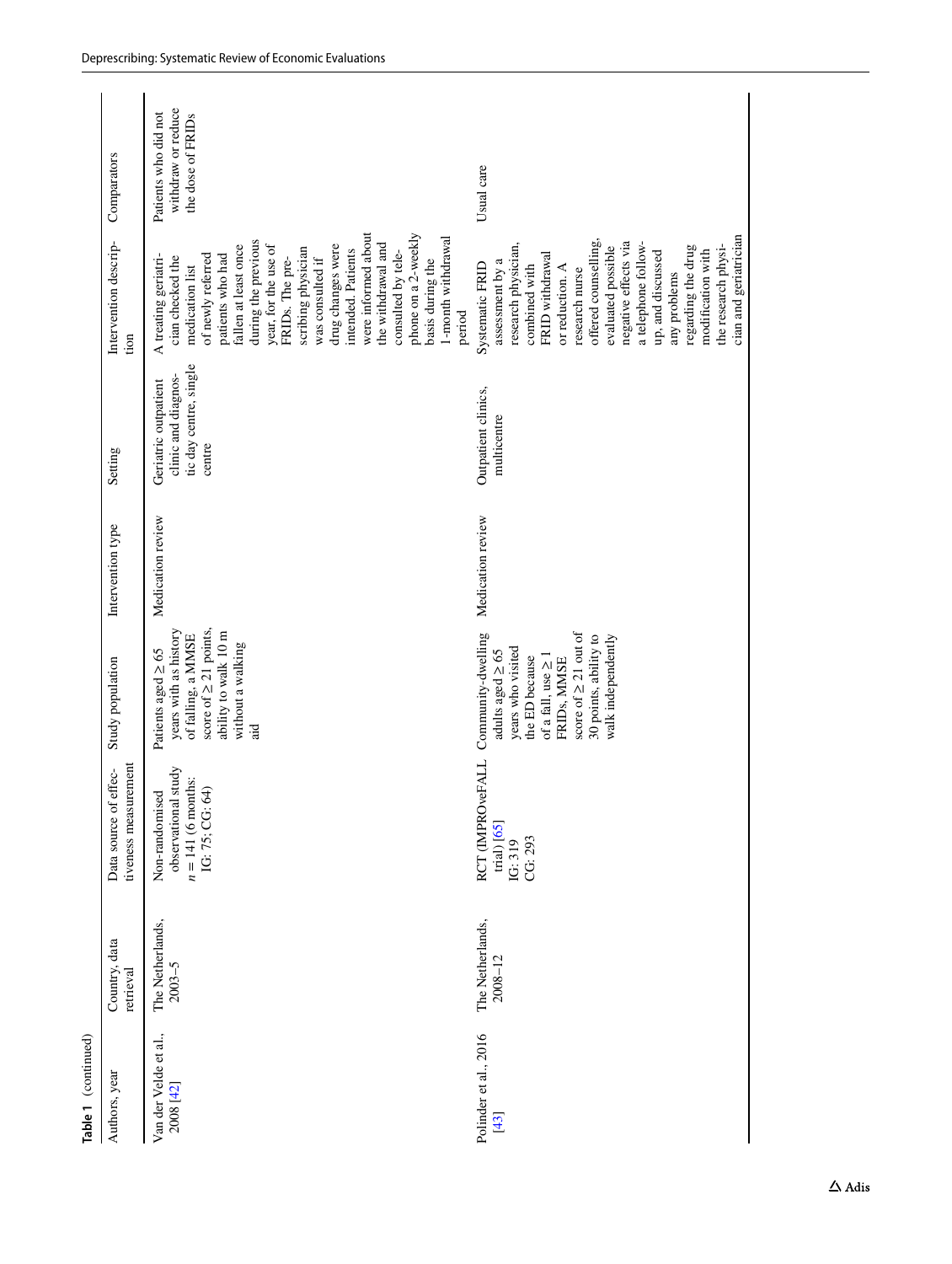| Table 1 (continued)                        |                             |                                                                                                                                       |                                                                                                                                                                                         |                                             |                                                                      |                                                                                                                                                                                                                                                                                                                                                   |             |
|--------------------------------------------|-----------------------------|---------------------------------------------------------------------------------------------------------------------------------------|-----------------------------------------------------------------------------------------------------------------------------------------------------------------------------------------|---------------------------------------------|----------------------------------------------------------------------|---------------------------------------------------------------------------------------------------------------------------------------------------------------------------------------------------------------------------------------------------------------------------------------------------------------------------------------------------|-------------|
| Authors, year                              | Country, data<br>retrieval  | tiveness measurement<br>Data source of effec-                                                                                         | Study population                                                                                                                                                                        | Intervention type                           | Setting                                                              | Intervention descrip-<br>tion                                                                                                                                                                                                                                                                                                                     | Comparators |
| Verdoorn et al., 2021<br>$\left[44\right]$ | The Netherlands,<br>2016-17 | RCT (DREAMeR<br>study) [52]<br>CG: 294<br>IG: 294                                                                                     | Patients aged $\geq 70$<br>years taking $\geq 7$<br>long-term drugs                                                                                                                     | educational (patient)<br>Medication review/ | Community pharma-<br>practices, multi-<br>cies and general<br>centre | CMR with a patient-<br>complaints. Actions<br>focused on patient's<br>agreed with the GP<br>were implemented<br>and health-related<br>follow-ups within<br>centred approach<br>gradually in two<br>approximately 3<br>Pharmacist led a<br>personal goals<br>preferences,<br>months                                                                | Usual care  |
| Pacini et al., 2007<br>[39]                | UK, 2000-3                  | = 354 (QALY)<br>CG: $n = 414$ (LYG); n<br>$LYG$ ; n<br>RCT (HOMER trial)<br>$=$ 344 (QALY)<br>IG: $n = 415$ (L<br>= 354 (QAL)<br>[66] | warden-controlled<br>daily on discharge<br>years, who had an<br>Patients aged $> 80$<br>returning to their<br>taking $\geq 2$ drugs<br>accommodation,<br>EA (any cause),<br>own home or | educational (patient)<br>Medication review/ | Home visit, multi-<br>centre                                         | tions and inform the<br>copy of the patient's<br>reactions or interac-<br>their drugs, remove<br>inform GPs of drug<br>referral to the phar-<br>home visits to edu-<br>local pharmacist if<br>cate patients about<br>was needed. Initial<br>out-of-date drugs,<br>Pharmacist-led two<br>macist included a<br>an adherence aid<br>discharge letter | Usual care  |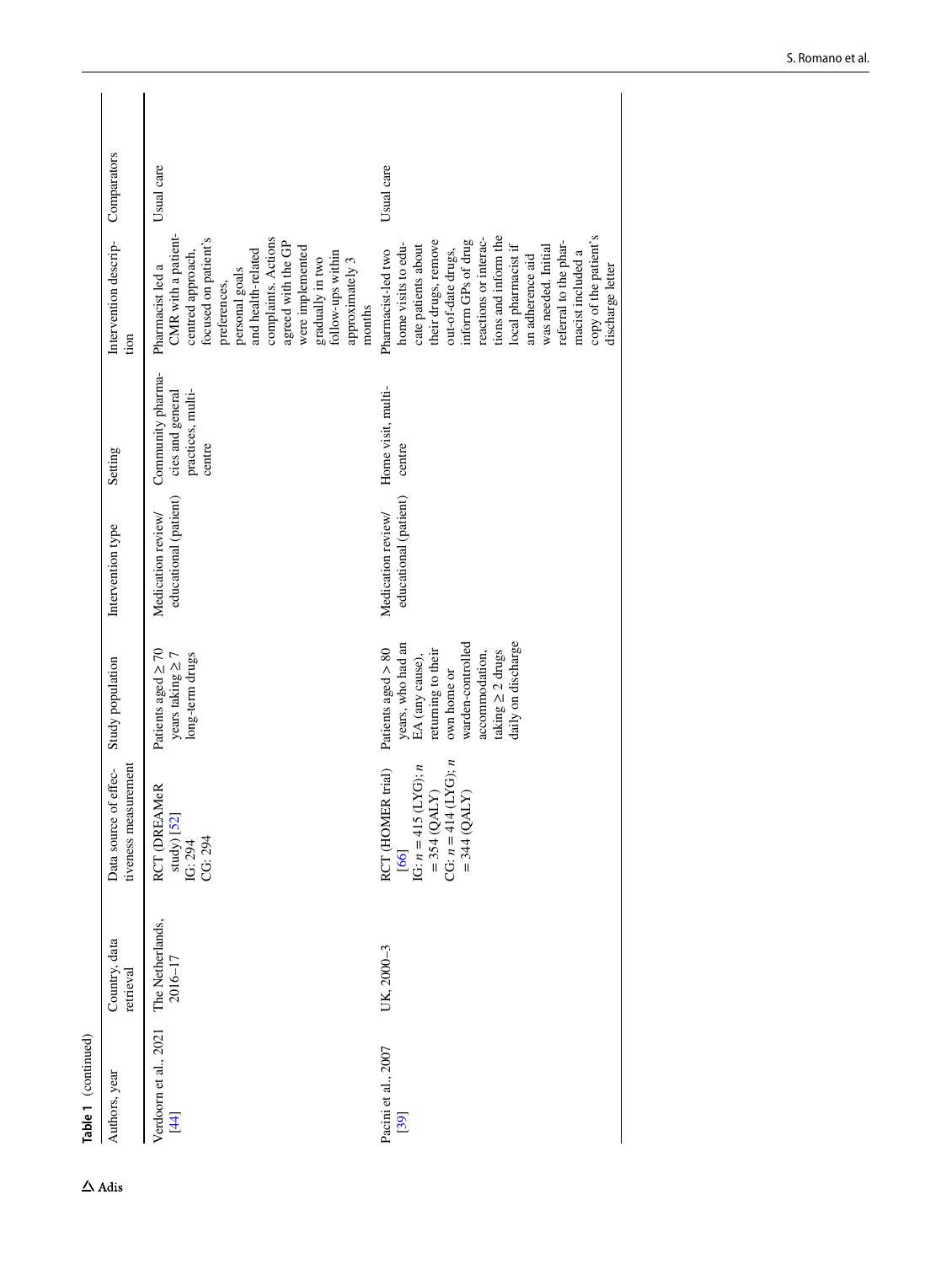| Table 1 (continued)              |                            |                                                                     |                                                                                                                              |                   |                                                                      |                                                                                                                                                                                                                                                                                                                                                            |                                                         |
|----------------------------------|----------------------------|---------------------------------------------------------------------|------------------------------------------------------------------------------------------------------------------------------|-------------------|----------------------------------------------------------------------|------------------------------------------------------------------------------------------------------------------------------------------------------------------------------------------------------------------------------------------------------------------------------------------------------------------------------------------------------------|---------------------------------------------------------|
| Authors, year                    | Country, data<br>retrieval | tiveness measurement<br>effec-<br>Data source of                    | Study population                                                                                                             | Intervention type | Setting                                                              | Intervention descrip-<br>tion                                                                                                                                                                                                                                                                                                                              | Comparators                                             |
| Twigg et al., 2015<br>[40]       | UK, 2012-13                | Participants: 620<br>Before and after<br>analysis                   | Patients aged $\geq 65$<br>years taking $\geq$ 4<br>medicines                                                                | Medication review | Community pharma-<br>cies, multicentre                               | Pharmacist then dis-<br>patient's medication<br>contacted when nec-<br>the assessment with<br>with the pharmacist<br>the patient. GP was<br>essary. Patients met<br>Prior to first appoint-<br>record and STOPP/<br>cussed and agreed<br>on a regular basis<br>ment, pharmacist<br>macy medication<br>using their phar-<br>START criteria.<br>assessed the | patients before the<br>Usual care (same<br>intervention |
| RESPECT trial team,<br>2010 [41] | UK, 2002-5                 | Randomised multiple<br>interrupted time<br>series [67]<br>$n = 598$ | 5<br>prescriptions for $\geq$<br>living at home and<br>years, who were<br>receiving repeat<br>People aged $\geq 75$<br>drugs | Medication review | Community pharma-<br>cies and general<br>practices, multi-<br>centre | in collaboration with<br>patients and caregiv-<br>that aimed to ensure<br>trained pharmacists<br>was prescribed and<br>Pharmaceutical care<br>used appropriately.<br>Medication review<br>GPs and involved<br>continuous visits<br>ers. Drug-related<br>resolved through<br>was provided by<br>that medication<br>problems were                            | Usual care                                              |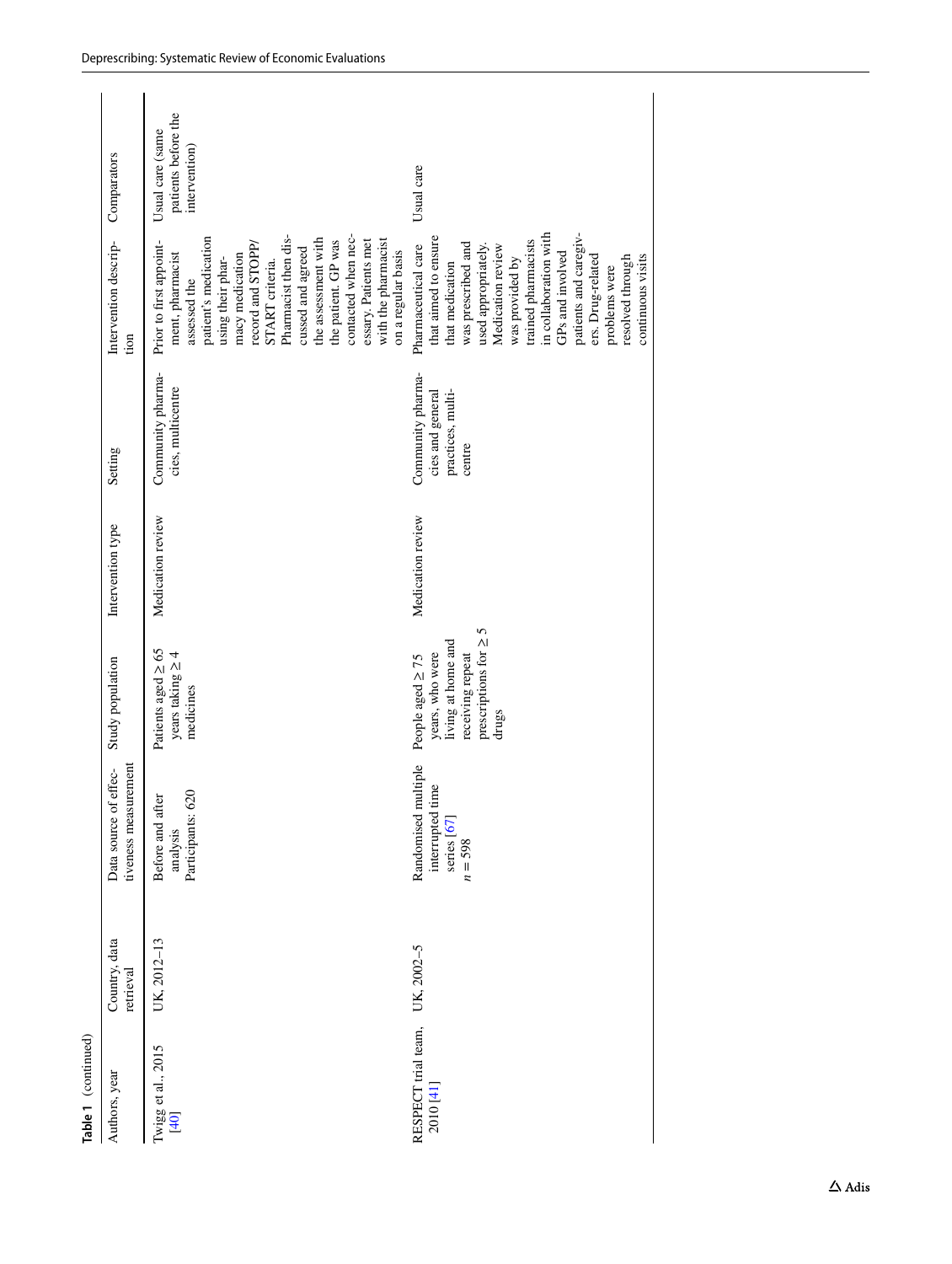Table 1 (continued) **Table 1** (continued)

| Authors, year                       | Country, data<br>retrieval | tiveness measurement<br>effec-<br>Data source of | Study population                                                                                                                                                                                                       | Intervention type                           | Setting                                                                                      | Intervention descrip-<br>tion                                                                                                                                                                                                                                                                                                                                                                | Comparators                                                                                                                                                                                                             |
|-------------------------------------|----------------------------|--------------------------------------------------|------------------------------------------------------------------------------------------------------------------------------------------------------------------------------------------------------------------------|---------------------------------------------|----------------------------------------------------------------------------------------------|----------------------------------------------------------------------------------------------------------------------------------------------------------------------------------------------------------------------------------------------------------------------------------------------------------------------------------------------------------------------------------------------|-------------------------------------------------------------------------------------------------------------------------------------------------------------------------------------------------------------------------|
| Cowper et al., 1998<br>$[51]$       | USA, 1991                  | RCT [68]<br>IG: 105<br>CG: 103                   | cines, who received<br>primary care from<br>prescribed medi-<br>Veterans General<br>Patients aged $\geq 65$<br>years taking $\geq$ 5<br>Medicine Clinic                                                                | Medication review                           | Clinic at Durham<br>General Medicine<br>Veterans Affairs<br>Medical Center,<br>single centre | comprehensive med-<br>assessed using MAI.<br>appropriateness was<br>dations were sent to<br>Written recommen-<br>ication review with<br>patients. Medicine<br>Pharmacist-led<br>the GP                                                                                                                                                                                                       | physician visits). Rec-<br>Usual care (clinic nurse<br>drugs before and after<br>reviewed prescription<br>ommendations by the<br>provided or discussed<br>pharmacist were not<br>with the physician                     |
| Ahumada-Canale<br>et al., 2021 [50] | Chile, 2018-19             | Cluster RCT<br>IG: 146<br>CG: 145                | prescription medica-<br>Index for activities<br>a CVD prevention<br>Patients aged $\geq 65$<br>tions, enrolled in<br>pendent (Barthel<br>years taking $\geq$ 5<br>deemed as inde-<br>programme and<br>of daily living) | educational (patient)<br>Medication review/ | Primary care centres,<br>multi-centre                                                        | MRF service provided<br>changes agreed with<br>regular follow-up. It<br>cists with a practice<br>followed a stepwise<br>view, recommenda-<br>by trained pharma-<br>assessment, patient<br>tions to the GP and<br>implementation of<br>cal record review,<br>change facilitator<br>educational inter-<br>patient interview,<br>the prescription's<br>pharmacotherapy<br>approach: medi-<br>පි | team (GPs, nurses and<br>Primary care healthcare<br>work with other allied<br>administrative duties<br>dietitians) who carry<br>health professionals.<br>out interdisciplinary<br>mainly performing<br>Pharmacists were |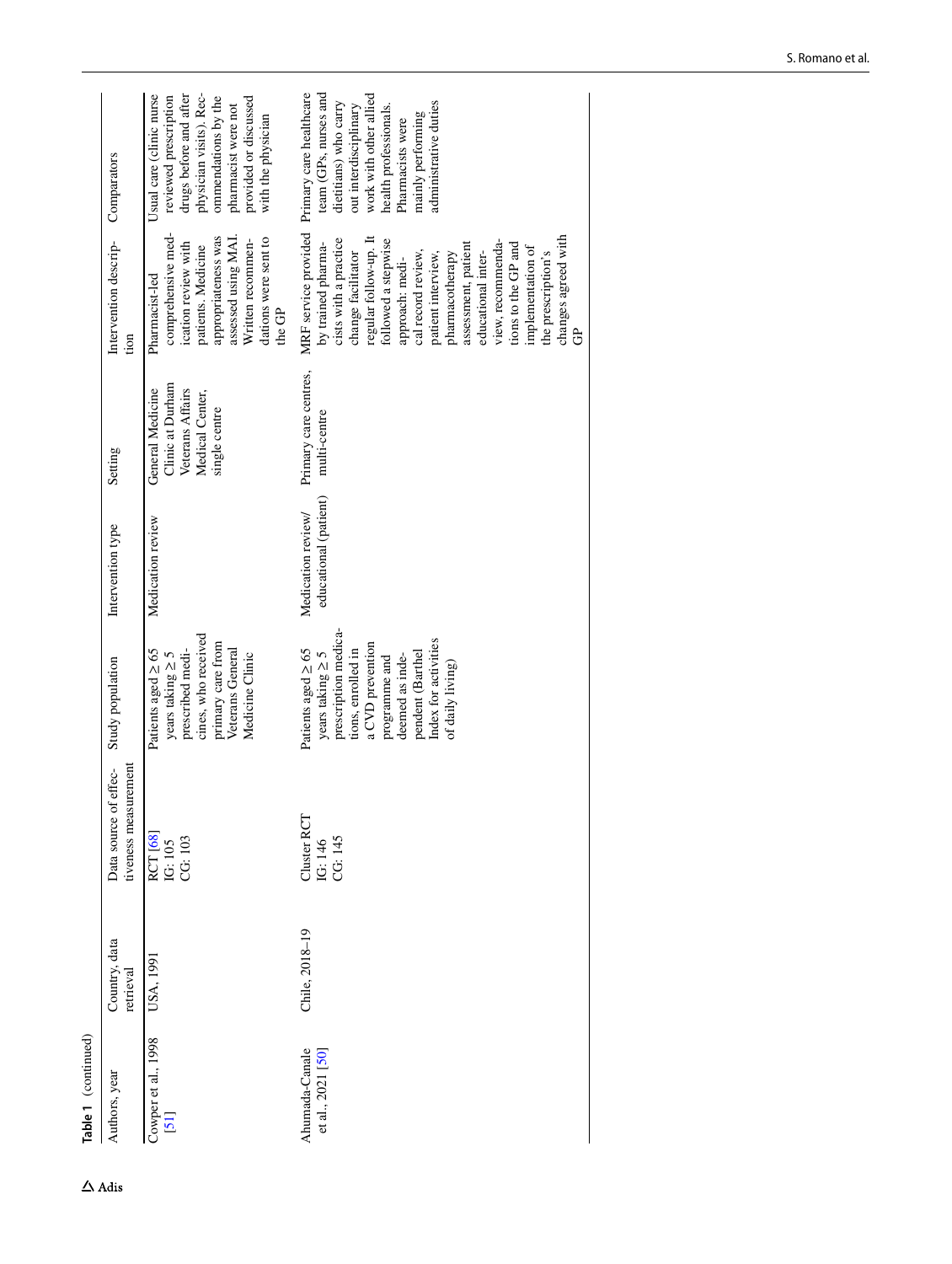| Table 1 (continued)            |                            |                                                              |                                                                                                                                                                                                           |                                                    |                                                                             |                                                                                                                                                                                                                                                                                                                                                                                                                                                                                                                                                              |                                                                                                                                                       |
|--------------------------------|----------------------------|--------------------------------------------------------------|-----------------------------------------------------------------------------------------------------------------------------------------------------------------------------------------------------------|----------------------------------------------------|-----------------------------------------------------------------------------|--------------------------------------------------------------------------------------------------------------------------------------------------------------------------------------------------------------------------------------------------------------------------------------------------------------------------------------------------------------------------------------------------------------------------------------------------------------------------------------------------------------------------------------------------------------|-------------------------------------------------------------------------------------------------------------------------------------------------------|
| Authors, year                  | Country, data<br>retrieval | tiveness measurement<br>effec-<br>Data source of             | Study population                                                                                                                                                                                          | Intervention type                                  | Setting                                                                     | Intervention descrip-<br>tion                                                                                                                                                                                                                                                                                                                                                                                                                                                                                                                                | Comparators                                                                                                                                           |
| Lin et al., 2018 [38]          | Taiwan, 2009-11            | CG: 91<br>IG: 87<br>RCT                                      | ent specialties in the<br>outpatient visits or<br>$\geq$ 2 visits to differ-<br>Patients aged $\geq 65$<br>chronic diseases,<br>$> 6$ prescription<br>years with $\geq$ 3<br>items, and $> 4$<br>hospital | educational (patient)<br>Medication review/        | a medical university<br>Outpatient clinics of<br>hospital, single<br>centre | Complex cases were<br>education and medi-<br>patient's prescribing<br>cation adherence. A<br>brochure about safe<br>physician regarding<br>medication use was<br>the physician-phar-<br>the action plan and<br>macist MTM team.<br>face and telephone<br>identifying MRPs.<br>cist contacted the<br>propriate medica-<br>patients on health<br>discussed within<br>provided face-to-<br>Clinical pharma-<br>potentially inap-<br>tions focused on<br>tions, including<br>MTM interven-<br>Clinical pharma-<br>counselling to<br>cist provided<br>distributed | patients was delivered<br>additional brochure<br>tion use for elderly<br>about safe medica-<br>Usual care with an                                     |
| Gillespie et al., 2017<br>[49] | Ireland, 2012-13           | SCRIPT study) [69]<br>Cluster RCT (OPTI-<br>CG: 97<br>IG: 99 | scribed ≥ 1 PIPs on<br>Patients aged $\geq 70$<br>years, being pre-<br>a repeat basis                                                                                                                     | Medication review/<br>educational (GP,<br>patient) | General practices,<br>multic-entre                                          | Multifaceted interven-<br>web-based pharma-<br>information leaflets<br>delivery of tailored<br>academic detailing<br>Medicines reviews<br>options to PIP, and<br>were supported by<br>tion incorporating<br>with a pharmacist<br>ceutical treatment<br>review medicines<br>on how GPs can<br>with patients.<br>to patients                                                                                                                                                                                                                                   | postal feedback sum-<br>marising the class to<br>which the patient's<br>additional simple,<br>Usual care with an<br>patient-level PIP<br>PIP belonged |
|                                |                            |                                                              |                                                                                                                                                                                                           |                                                    |                                                                             |                                                                                                                                                                                                                                                                                                                                                                                                                                                                                                                                                              |                                                                                                                                                       |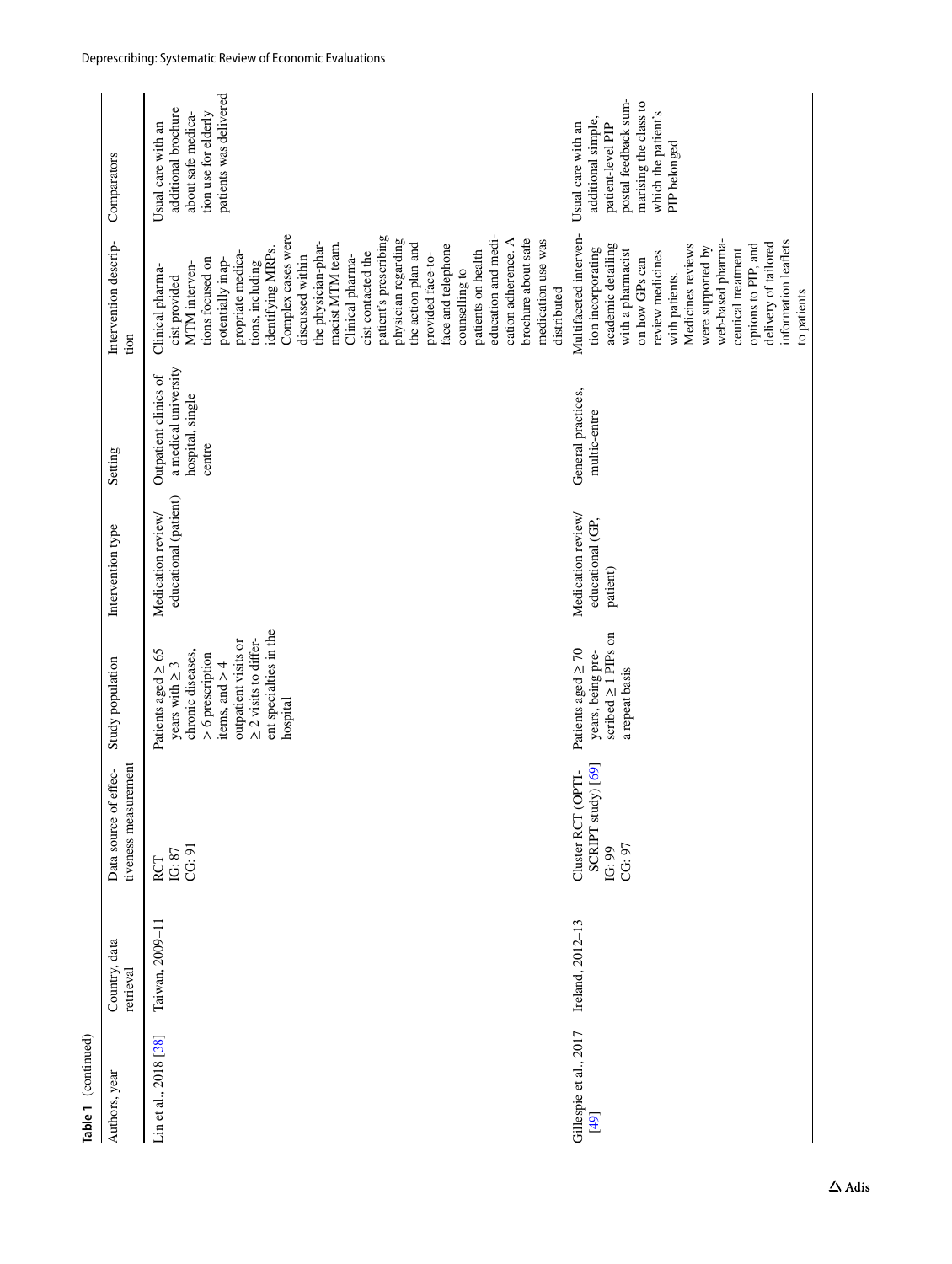| Table 1 (continued)           |                            |                                                                                                                                                                                                                                                                                                                                                                                                                                                                                                                                                                   |                                                                                                                                                       |                       |                           |                                                                                                                                                                                                                                                                                                                                                                                       |             |
|-------------------------------|----------------------------|-------------------------------------------------------------------------------------------------------------------------------------------------------------------------------------------------------------------------------------------------------------------------------------------------------------------------------------------------------------------------------------------------------------------------------------------------------------------------------------------------------------------------------------------------------------------|-------------------------------------------------------------------------------------------------------------------------------------------------------|-----------------------|---------------------------|---------------------------------------------------------------------------------------------------------------------------------------------------------------------------------------------------------------------------------------------------------------------------------------------------------------------------------------------------------------------------------------|-------------|
| Authors, year                 | Country, data<br>retrieval | tiveness measurement<br>effec-<br>Data source of                                                                                                                                                                                                                                                                                                                                                                                                                                                                                                                  | Study population                                                                                                                                      | Intervention type     | Setting                   | Intervention descrip-<br>tion                                                                                                                                                                                                                                                                                                                                                         | Comparators |
| Turner et al., 2020<br>$[47]$ | Canada, 2014-18            | Cluster RCT (D-PRE-<br>SCRIBE Trial) [70]<br>CG: 241<br>IG: 248                                                                                                                                                                                                                                                                                                                                                                                                                                                                                                   | claims) for insomnia<br>months prescription<br>Community-dwelling<br>sedative users $(> 3$<br>adults aged $\geq 65$<br>years, long-term<br>management | Educational (patient) | Community pharma-<br>cies | risks associated with<br>evidence-based edu-<br>the use of sedatives<br>opinion to the par-<br>manage insomnia.<br>Pharmacists were<br>to provide similar<br>ticipant's primary<br>cational brochure<br>and safer alterna-<br>that outlined the<br>macist delivered<br>tive strategies to<br>also encouraged<br>Community phar-<br>evidence-based<br>care providers<br>to patients an | Usual care  |
| Sanyal et al., 2020<br>[48]   | Canada, 2014-18            | Cluster RCT (D-PRE-<br>SCRIBE Trial) [70]<br>CG: 241<br>IG: 248                                                                                                                                                                                                                                                                                                                                                                                                                                                                                                   | community-dwelling<br>days supplied in the<br>NSAID users (> 90<br>previous 120 days)<br>adults $\geq$ 65 years.<br>long-term oral<br>Hypothetical    | Educational (patient) | Community pharma-<br>cies | alternative manage-<br>use of NSAIDs and<br>the risks associated<br>chure that outlined<br>with the long-term<br>opinion to the par-<br>to provide similar<br>Pharmacists were<br>macist delivered<br>also encouraged<br>Community-phar-<br>educational bro-<br>evidence-based<br>evidence-based<br>ment strategies.<br>to patients an<br>ticipant's GP                               | Usual care  |
| trial                         |                            | MTM medication therapy management, NSAIDs non-steroidal anti-inflammatory drugs, PIP potentially inappropriate prescription, QALY quality-adjusted life-year, RCT randomised controlled<br>CMR clinical medication review, CG control group, CVD cardiovascular disease, EA emergency admission, ED emergency department, FRIDs fall-risk-increasing drugs, GP general practi-<br>tioner, IG intervention group, MAI Medication Appropriateness Index, MMSE Mini-Mental State Examination, MRF medication review with follow-up, MRP medication-related problems, |                                                                                                                                                       |                       |                           |                                                                                                                                                                                                                                                                                                                                                                                       |             |

 $\Delta$  Adis

S. Romano et al.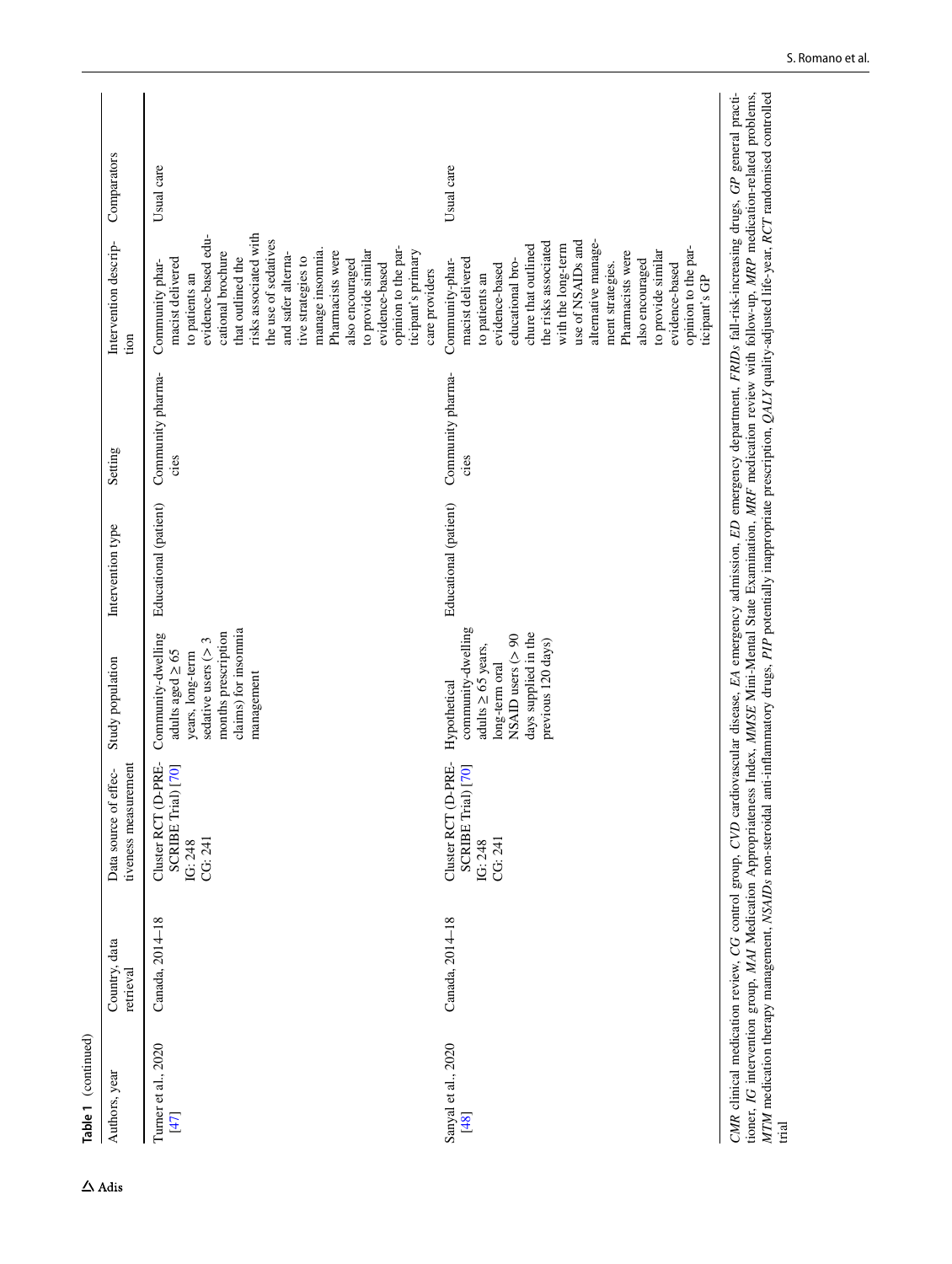<span id="page-12-0"></span>

|                                                | Table 2 Summary of study findings                    |                             |                                  |                                      |                          |                                                                                                                                                                                                                   |                                                                             |                                                                                     |                                                                                     |                                                                                                                                                                                                                                                                                                                                                                                                                                                                                                                    |                  |
|------------------------------------------------|------------------------------------------------------|-----------------------------|----------------------------------|--------------------------------------|--------------------------|-------------------------------------------------------------------------------------------------------------------------------------------------------------------------------------------------------------------|-----------------------------------------------------------------------------|-------------------------------------------------------------------------------------|-------------------------------------------------------------------------------------|--------------------------------------------------------------------------------------------------------------------------------------------------------------------------------------------------------------------------------------------------------------------------------------------------------------------------------------------------------------------------------------------------------------------------------------------------------------------------------------------------------------------|------------------|
| Authors,<br>year                               | outcome<br>tiveness<br>Effec-                        | Original cur-<br>rency/year | assumptions<br>Economic<br>model | Perspective                          | Time horizon<br>(months) | Cost categories                                                                                                                                                                                                   | <i>ditervention</i><br>(USS, 2019)<br>vs control)<br>Incremen-<br>tal costs | Incremental<br>ness (inter-<br>vention vs<br>effective-<br>control)                 | Cost effec-<br>tiveness                                                             | Uncertainty                                                                                                                                                                                                                                                                                                                                                                                                                                                                                                        | Quality<br>score |
| Malet-Lar-<br>rea et al.,<br>2017<br>[45]      | monetary<br>valued at<br>values<br>QALY <sub>s</sub> | Euros (€)/2014              | Trial-based<br>analysis          | hird-party<br>(public)<br>payer<br>F | $\circ$                  | Intervention costs<br>practice change<br>medication; ED<br>visits; hospital<br>time, pharma-<br>cists' training,<br>the pharmacy,<br>investment of<br>(pharmacists'<br>facilitator);<br>admissions<br>cost of the | $$ - 157.69$                                                                | \$522.94 or<br>valued at<br>\$977.21<br>QALY <sub>s</sub><br>0.0233                 | Benefit:cost<br>$3.33:1$ to<br>6.22:1<br>interven-<br>Dominant<br>$ratio =$<br>tion | saved costs in 13 of the<br>logical values (hospital<br>upper and lower varia-<br>tion costs (medication,<br>facilitator time). MRF<br>practice) and arbitrary<br>ues in remaining ones<br>of patients who could<br>and conservative val-<br>ED visits, pharmacy<br>(length of follow-up<br>and practice change<br>time and investment<br>be attended by each<br>cause-effect screen-<br>ing and the number<br>pharmacy in actual<br>admissions without<br>of the pharmacy),<br>DSA: 14 scenarios:<br>14 scenarios | Good<br>87%      |
| Sánchez<br>et al.,<br>2015<br>Jódar-<br>$[46]$ | QALY <sub>s</sub>                                    | Euros (€)/2014              | Trial-based<br>analysis          | Third-party<br>(public)<br>payer     | $\circ$                  | infrastructure);<br>medication ED<br>visits; hospital<br>cost (pharma-<br>cist training,<br>intervention<br>department<br>admissions<br>Intervention<br>time and                                                  | $-877.17$ to<br>$$-405.58$<br>(95% CI<br>0.006                              | (95% CI<br>QALY <sub>s</sub><br>$0.008 -$<br>0.004)<br>$=$ C(S)<br>0.023)<br>0.0156 | interven-<br>Dominant<br>tion                                                       | \$72,855.78 per QALY)<br>PSA, CEAC (bootstrap-<br>CE (\$48,570.52 and<br>ping) MRF $100\%$                                                                                                                                                                                                                                                                                                                                                                                                                         | Good<br>82%      |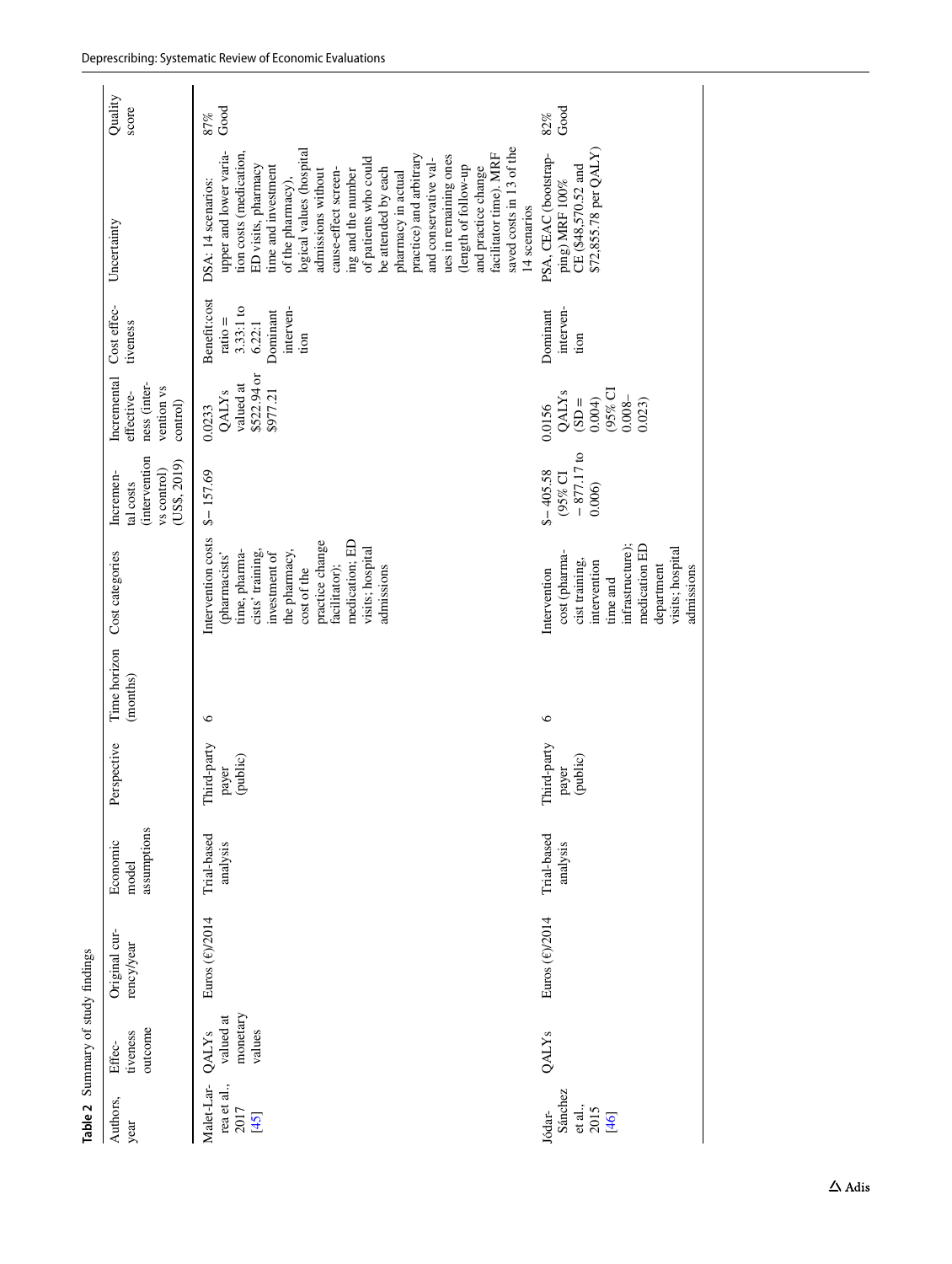| Table 2 (continued)                           |                                 |                             |                                                                             |                            |                          |                                                                                                                                                                                                                                                                                                                                                                      |                                                                        |                                                                                                                                 |                                                                      |                                                                                                                                      |                      |
|-----------------------------------------------|---------------------------------|-----------------------------|-----------------------------------------------------------------------------|----------------------------|--------------------------|----------------------------------------------------------------------------------------------------------------------------------------------------------------------------------------------------------------------------------------------------------------------------------------------------------------------------------------------------------------------|------------------------------------------------------------------------|---------------------------------------------------------------------------------------------------------------------------------|----------------------------------------------------------------------|--------------------------------------------------------------------------------------------------------------------------------------|----------------------|
| Authors,<br>year                              | outcome<br>tiveness<br>Effec-   | Original cur-<br>rency/year | assumptions<br>Economic<br>model                                            | Perspective                | Time horizon<br>(months) | Cost categories                                                                                                                                                                                                                                                                                                                                                      | (intervention<br>(US\$, 2019)<br>vs control)<br>Incremen-<br>tal costs | Incremental<br>ness (inter-<br>vention vs<br>effective-<br>control)                                                             | Cost effec-<br>tiveness                                              | Uncertainty                                                                                                                          | Quality<br>score     |
| Van der<br>Velde<br>et al.,<br>2008<br>$[42]$ | Prevented<br>number<br>of falls | Euros (€)/2005              | and expert<br>Trial-based<br>estimates<br>literature<br>analysis,<br>review | Third-party<br>payer       | $\mathbf{c}$             | medication; pre-<br>extra telephone<br>personnel costs<br>scription costs;<br>ment, drug use<br>(medical staff)<br>history assess-<br>consultations,<br>overhead and<br>time for fall<br>costs (extra<br>and patient<br>Intervention<br>education,<br>housing);                                                                                                      | $-3258.92$<br>$$-2526.74$<br>$-989.18$<br>(95% CI<br>$\mathbf{c}$      | $0.33 - 0.98$<br>prevented<br>tion: 0.89<br>Number of<br>falls: 3.4<br>(95% CI<br>(95% CI<br>$1.4 - 4.5$<br>Fall risk<br>reduc- | interven-<br>Dominant<br>tion                                        | DSA: reduce by 50% the<br>remained significant<br>number of injurious<br>falls. Cost savings<br>\$1201.36 (95% CI<br>427.35-1562.97) | Moder-<br>ate<br>66% |
| Polinder<br>et al.,<br>2016<br>[43]           | QALY <sub>s</sub>               | Euros (€)/2009              | Trial-based<br>analysis                                                     | Societal (not<br>reported) | $\overline{c}$           | otherapist visits;<br>(systematic fall-<br>care (intermedi-<br>ing home visits)<br>ED admissions;<br>hospital admis-<br>travel (patient)<br>GP and physi-<br>centres, home<br>care and nurs-<br>rehabilitation<br>related drugs<br>sions, outpa-<br>assessment);<br>Medication;<br>ate care and<br>Indirect costs:<br>institutional<br>tient visits;<br>Intervention | researchers)<br>\$54.29 (cal-<br>culated by                            | QALY <sub>s</sub><br>0.05                                                                                                       | research-<br>mated by<br>\$1085.84/<br><b>QALY</b><br>(esti-<br>ers) | Not reported                                                                                                                         | Moder-<br>ate<br>61% |
|                                               |                                 |                             |                                                                             |                            |                          |                                                                                                                                                                                                                                                                                                                                                                      |                                                                        |                                                                                                                                 |                                                                      |                                                                                                                                      |                      |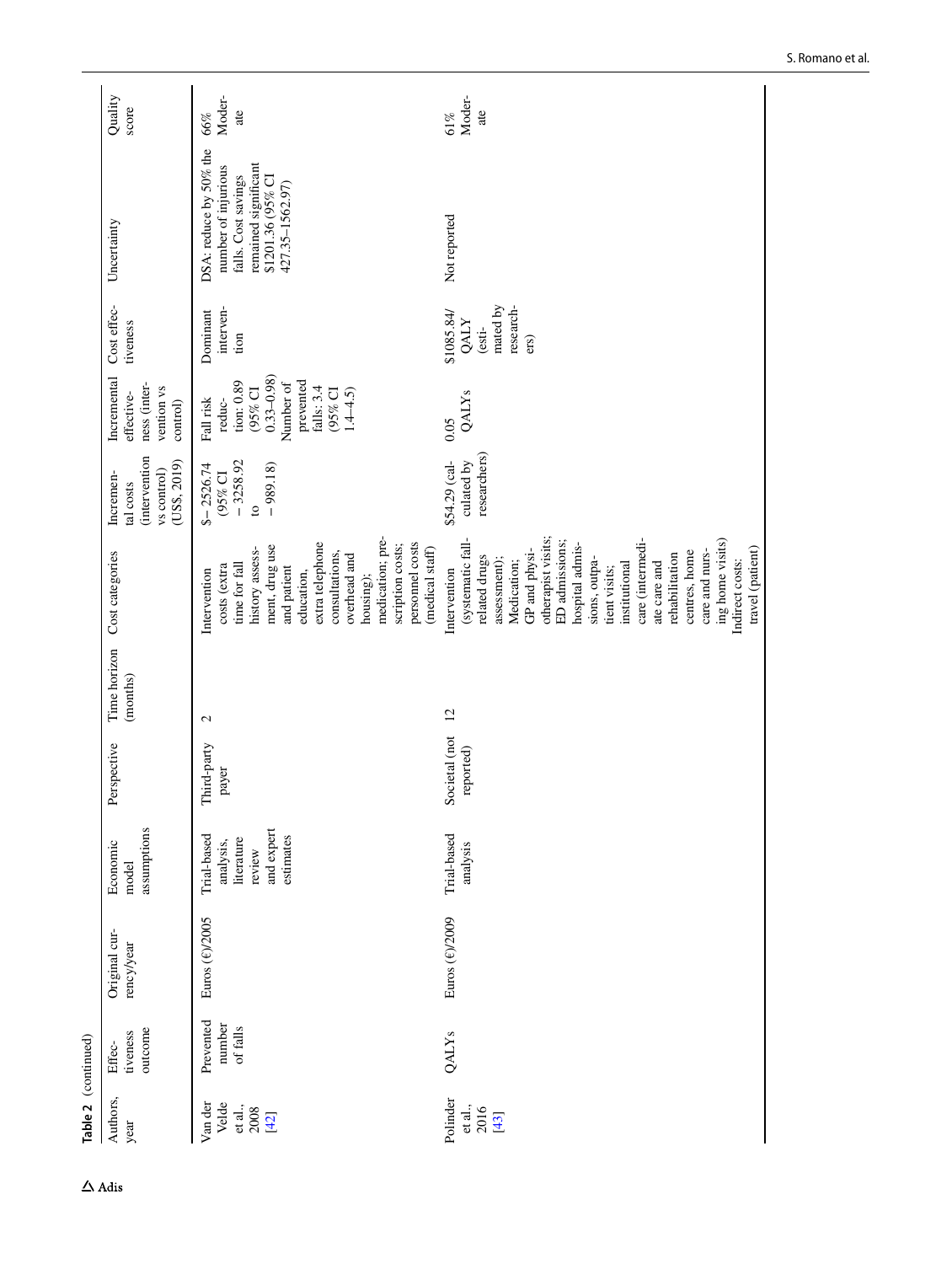| Table 2 (continued)                 |                                                                         |                             |                                  |             |          |                                                                                                                                                                                                                                                                                                                                                                                                         |                                                                              |                                                                                                                                                               |                                                                                                                                                           |                                                                                                                                                            |                      |
|-------------------------------------|-------------------------------------------------------------------------|-----------------------------|----------------------------------|-------------|----------|---------------------------------------------------------------------------------------------------------------------------------------------------------------------------------------------------------------------------------------------------------------------------------------------------------------------------------------------------------------------------------------------------------|------------------------------------------------------------------------------|---------------------------------------------------------------------------------------------------------------------------------------------------------------|-----------------------------------------------------------------------------------------------------------------------------------------------------------|------------------------------------------------------------------------------------------------------------------------------------------------------------|----------------------|
| Authors,<br>year                    | outcome<br>tiveness<br>Effec-                                           | Original cur-<br>rency/year | assumptions<br>Economic<br>model | Perspective | (months) | Time horizon Cost categories                                                                                                                                                                                                                                                                                                                                                                            | <i>(intervention</i><br>(USS, 2019)<br>vs control)<br>Incremen-<br>tal costs | Incremental<br>ness (inter-<br>vention vs<br>effective-<br>control)                                                                                           | Cost effec-<br>tiveness                                                                                                                                   | Uncertainty                                                                                                                                                | Quality<br>score     |
| Verdoorn<br>et al.,<br>2021<br>[44] | reduction<br>in health-<br>related<br>plaints<br>QALYS<br>$com-$<br>and | Euros (€)/2017              | Trial-based<br>analysis          | Societal    | ७        | medication; GP,<br>nursing homes)<br>and other visits;<br>pharmacy tech-<br>nician and GP);<br>and admissions<br>physiotherapist<br>its; institutional<br>care (day visits<br>practice nurse,<br>rehabilitations<br>outpatient vis-<br>chiatric wards,<br>sions; hospital<br>informal care<br>(pharmacist,<br>Indirect costs:<br>admissions;<br>clinics, psy-<br>ED admis-<br>home care<br>Intervention | $$-236.21$                                                                   | $-0.00217$<br>$(EQ-5D)$ :<br>$(XAS):$<br>$0.003$<br>Health-<br>plaints:<br><b>QALY<sub>s</sub></b><br>related<br><b>QALY<sub>s</sub></b><br>$-0.34$<br>$com-$ | complaints<br>Intervention<br>$\frac{\text{(EQ-5D)}}{\text{QALY}}$<br>interven-<br>was cost<br>Dominant<br>\$112,703<br>Reduced<br>saving<br>tion:<br>VAS | $>63.7\%$ of QALY loss<br>PSA, CEAC: likelihood<br>of $> 90\%$ cost-saving<br>eters, CMR remain<br>DSA: all cost param-<br>intervention and<br>cost saving | $_{\rm Good}$<br>84% |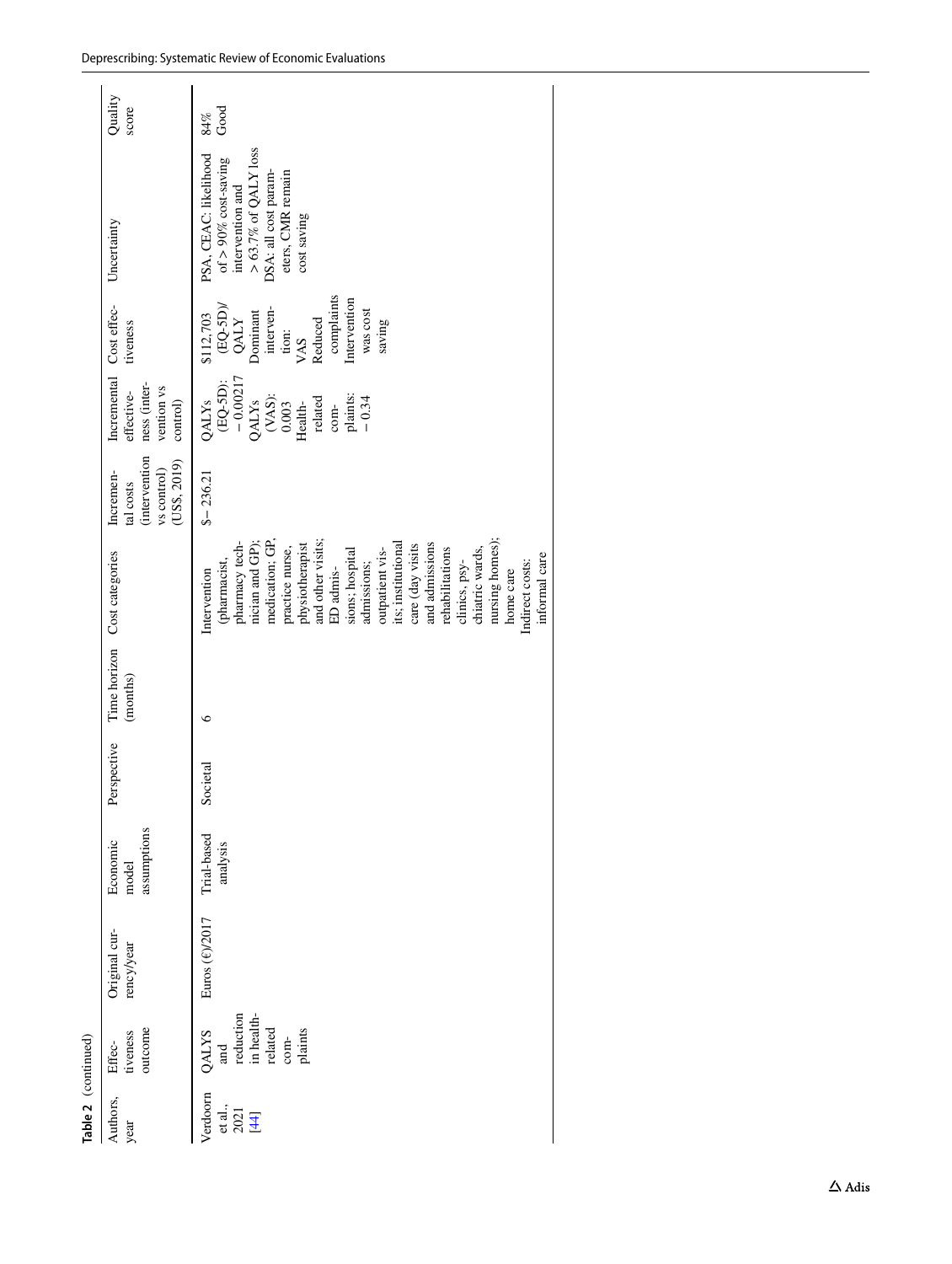| Table 2 (continued)               |                               |                                     |                                  |                                        |                          |                                                                                                                                                                                                                                                                                                                                                     |                                                                                                                                |                                                                                                                             |                                                                                                 |                                                                                                                                                                                                                                                                                                                                                                                                                                      |                      |
|-----------------------------------|-------------------------------|-------------------------------------|----------------------------------|----------------------------------------|--------------------------|-----------------------------------------------------------------------------------------------------------------------------------------------------------------------------------------------------------------------------------------------------------------------------------------------------------------------------------------------------|--------------------------------------------------------------------------------------------------------------------------------|-----------------------------------------------------------------------------------------------------------------------------|-------------------------------------------------------------------------------------------------|--------------------------------------------------------------------------------------------------------------------------------------------------------------------------------------------------------------------------------------------------------------------------------------------------------------------------------------------------------------------------------------------------------------------------------------|----------------------|
| Authors,<br>year                  | outcome<br>tiveness<br>Effec- | Original cur-<br>rency/year         | assumptions<br>Economic<br>model | Perspective                            | Time horizon<br>(months) | Cost categories                                                                                                                                                                                                                                                                                                                                     | (intervention<br>(US\$, 2019)<br>vs control)<br>Incremen-<br>tal costs                                                         | Incremental<br>ness (inter-<br>vention vs<br>effective-<br>control)                                                         | Cost effec-<br>tiveness                                                                         | Uncertainty                                                                                                                                                                                                                                                                                                                                                                                                                          | Quality<br>score     |
| et al.,<br>2007<br>Pacini<br>[39] | QALY <sub>s</sub><br>LYG and  | Pound sterling<br>$(\pounds)$ /2000 | Trial-based<br>analysis          | Third-party<br>(public)<br>payer       | ७                        | which data were<br>of patients from<br>ambulance; Pri-<br>and nurse clinic<br>filling); hospital<br>telephone calls,<br>items), only for<br>and emergency<br>mary care (GP<br>a small subset<br>appointment,<br>ence aid and<br>prescription<br>time, adher-<br>home visits,<br>admissions<br>pharmacist<br>Intervention<br>(training,<br>collected | Cost (LYG)<br>$(QALY)$ :<br>1316.92)<br>\$489.44<br>\$844.08<br>371.23-<br>(\$95% CI<br>960.21)<br>$20.74-$<br>(95% CI<br>Cost | to 0.0209<br>to 0.0214<br>$-0.0064$<br>$-0.0068$<br>0.0070<br>0.0075<br>(95% CI<br>QALY <sub>s:</sub><br>$(95\%$ CI<br>LYG: | Intervention<br>cost effec-<br>\$112,932/<br>was not<br>\$69,560/<br><b>QALY</b><br>LYG<br>tive | CE threshold (\$49,931)<br>and primary care costs,<br>quality-of-life data for<br>(iii) imputing missing<br>$(iv)$ intervention costs<br>PSA, CEAC (bootstrap-<br>hospital stay cost, (ii)<br>ping): less than $25\%$<br>costs. 4 in 5 > WHO<br>community hospital<br>ICER being <who<br>those patients alive,<br/>DSA, 5 scenarios: (i)<br/>minus ambulance<br/>probability of the<br/>only, (v) baseline<br/>CE threshold</who<br> | Good<br>87%          |
| et al.,<br>2015<br>Twigg<br>[40]  | QALY <sub>s</sub>             | $(E)/2011 - 2012$<br>Pound sterling | Trial-based<br>analysis          | payer (not<br>Third-party<br>reported) | 6                        | sultation; out of<br>admissions; ED<br>visits; hospital<br>specialist con-<br>with GP/nurse<br>costs (training<br>visits; hospital<br>hours contact<br>material); GP<br>consultations<br>and service<br>Intervention                                                                                                                                | (95% CI<br>270.95-<br>440.84)<br>\$353.96                                                                                      | (95% CI<br>$0.0010 -$<br><b>QALYs</b><br>0.012<br>0.007                                                                     | Intervention<br>cost effec-<br>was not<br>\$52,389/<br><b>QALY</b><br>tive                      | PSA, CEAC (\$32,777.79<br>respectively; 12-month<br>QALY, CE probability<br>constant) \$19,178.66/<br>of 81.0% and 90.5%,<br>and \$49,166.69 per<br>5-month intervention<br>(assuming EQ-5D<br>CE probability of<br>13.8% and 43.5%<br>score and costs<br>respectively<br>QALY)                                                                                                                                                      | Moder-<br>ate<br>66% |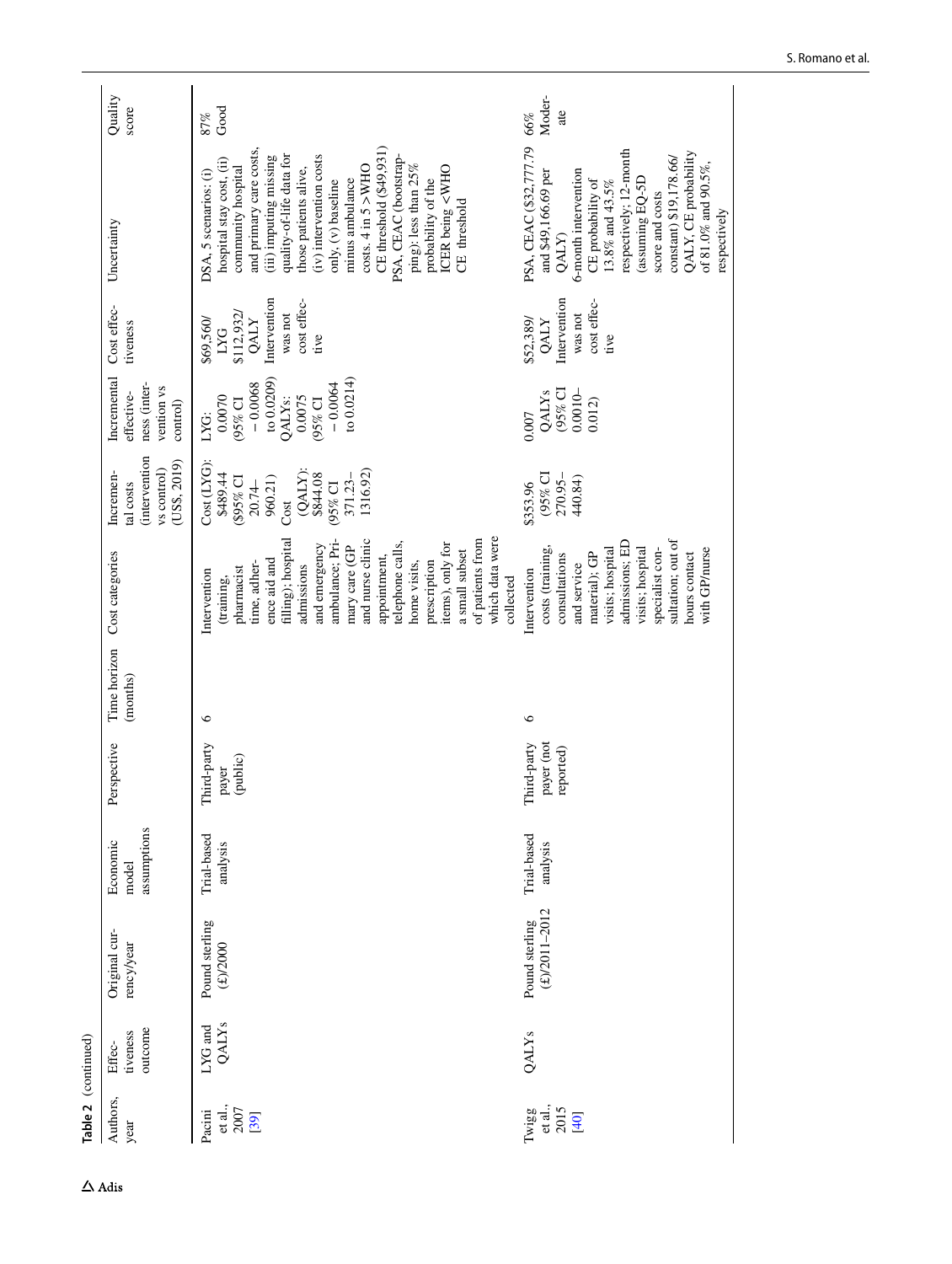| Table 2 (continued)                              |                               |                                     |                                  |                                  |                          |                                                                                                                                                                                                                                                                                       |                                                                              |                                                                     |                                                                                    |                                                                                                                                                                                                                                                                                                                                                                                                                                                                                   |                     |
|--------------------------------------------------|-------------------------------|-------------------------------------|----------------------------------|----------------------------------|--------------------------|---------------------------------------------------------------------------------------------------------------------------------------------------------------------------------------------------------------------------------------------------------------------------------------|------------------------------------------------------------------------------|---------------------------------------------------------------------|------------------------------------------------------------------------------------|-----------------------------------------------------------------------------------------------------------------------------------------------------------------------------------------------------------------------------------------------------------------------------------------------------------------------------------------------------------------------------------------------------------------------------------------------------------------------------------|---------------------|
| Authors,<br>year                                 | outcome<br>tiveness<br>Effec- | Original cur-<br>rency/year         | assumptions<br>Economic<br>model | Perspective                      | Time horizon<br>(months) | Cost categories                                                                                                                                                                                                                                                                       | <i>intervention</i><br>(US\$, 2019)<br>vs control)<br>Incremen-<br>tal costs | Incremental<br>ness (inter-<br>vention vs<br>effective-<br>control) | Cost effec-<br>tiveness                                                            | Uncertainty                                                                                                                                                                                                                                                                                                                                                                                                                                                                       | Quality<br>score    |
| <b>RESPECT</b><br>team,<br>2010<br>trial<br>[41] | QALY <sub>s</sub>             | $(E)/2004 - 2005$<br>Pound sterling | Trial-based<br>analysis          | Third-party<br>(public)<br>payer | $\overline{c}$           | tions; outpatient<br>medication; GP<br>laboratory tests<br>nurse consulta-<br>visits; hospital<br>consultations;<br>cost (pharma-<br>admissions;<br>cists' time);<br>Intervention                                                                                                     | $-280.61$ to<br>1083.17)<br>(90% CI<br>\$359.19                              | $-0.023$ to<br>$(90\%$ CI<br>0.102<br>0.019                         | $$18,708$ per QALY                                                                 | \$57,555.87/QALY) CE<br>and 0.812, respectively.<br>medications. More CE<br>Scenario analysis, with<br>years with 7 medica-<br>with 10 medications,<br>age 90 years with 15<br>of costing visits. CE<br>probability of 0.775<br>medications; age 80<br>for younger patients<br>alternative methods<br>results not changed.<br>age 75 years with 5<br>Subgroup analysis:<br>tions, age 85 years<br>taking fewer drugs<br>PSA, CEAC, Monte<br>Carlo simulation<br>$($38,370.58$ and | Good<br>82%         |
| Cowper<br>et al.,<br>1998<br>[51]                | <b>MAI</b>                    | 1661/\$SQ)<br>US dollar             | Trial-based<br>analysis          | Third-party<br>payer             | 12                       | diagnostic tests;<br>time, supplies);<br>study pharma-<br>outpatient vis-<br>(a) fixed costs<br>nursing home<br>variable costs<br>(orienting the<br>its; ED visits;<br>cist, interven-<br>tion protocol,<br>beeper), (b)<br>medication,<br>Intervention:<br>(personnel<br>inpatients; | researchers)<br>mated by<br>\$3527.80<br>(esti-                              | mated by<br>research-<br>$-4$ (esti-<br>ers)                        | MAI score:<br>\$881.95/1<br>research-<br>estimated<br>change<br>unit<br>ers)<br>ΣÁ | Not reported                                                                                                                                                                                                                                                                                                                                                                                                                                                                      | 47%<br>$_{\rm Low}$ |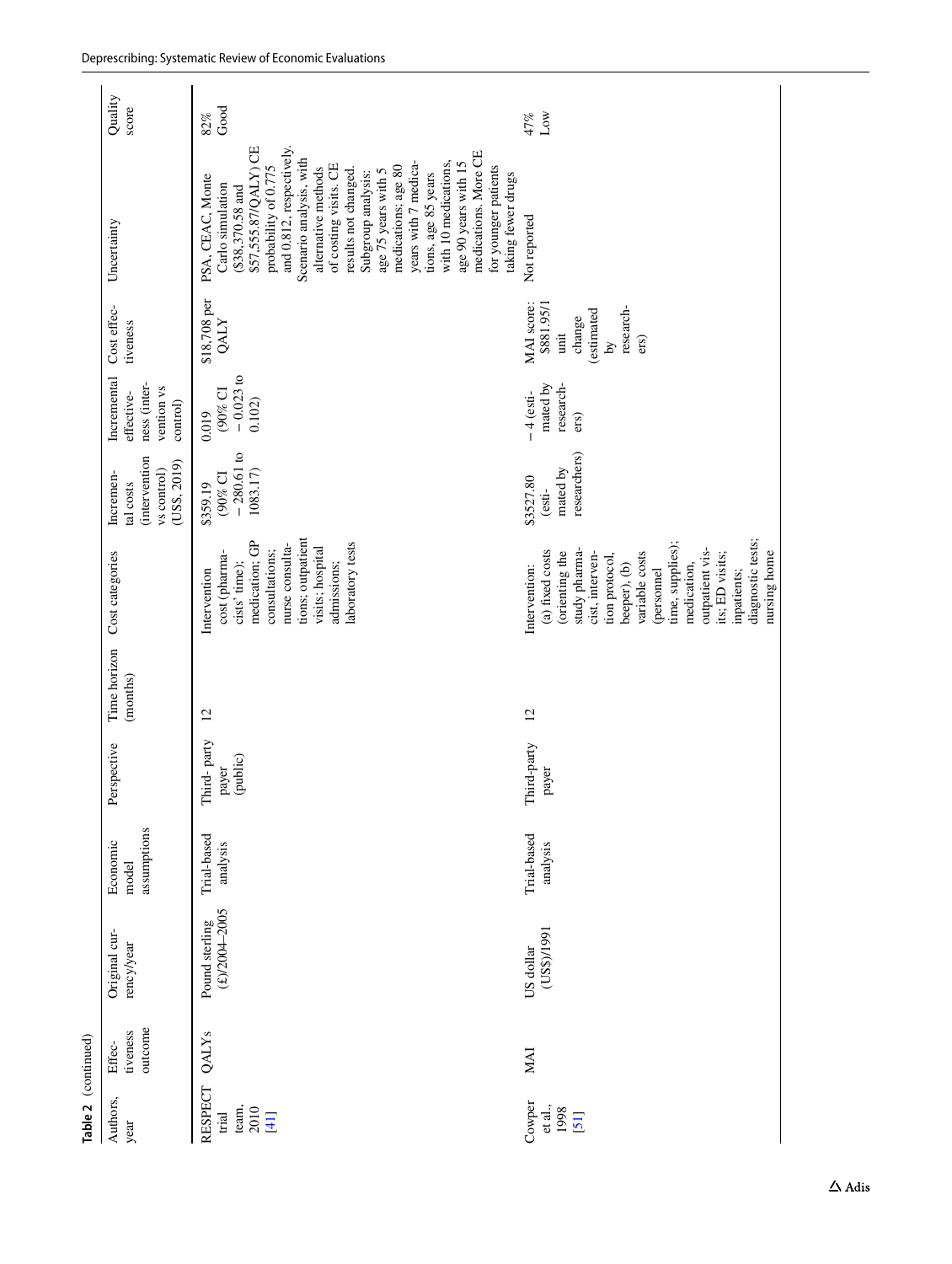| Table 2 (continued)                           |                               |                             |                                  |                                  |                          |                                                                                                                                                                                                                    |                                                                        |                                                                     |                                                         |                                                                                                                                                                                                                                                                                                                                                                                                                                                                                                                                                                                                                                                                                                                                                                                                                                                                                                                                                                                                                       |                  |
|-----------------------------------------------|-------------------------------|-----------------------------|----------------------------------|----------------------------------|--------------------------|--------------------------------------------------------------------------------------------------------------------------------------------------------------------------------------------------------------------|------------------------------------------------------------------------|---------------------------------------------------------------------|---------------------------------------------------------|-----------------------------------------------------------------------------------------------------------------------------------------------------------------------------------------------------------------------------------------------------------------------------------------------------------------------------------------------------------------------------------------------------------------------------------------------------------------------------------------------------------------------------------------------------------------------------------------------------------------------------------------------------------------------------------------------------------------------------------------------------------------------------------------------------------------------------------------------------------------------------------------------------------------------------------------------------------------------------------------------------------------------|------------------|
| Authors,<br>year                              | outcome<br>tiveness<br>Effec- | Original cur-<br>rency/year | assumptions<br>Economic<br>model | Perspective                      | Time horizon<br>(months) | Cost categories                                                                                                                                                                                                    | (intervention<br>(US\$, 2019)<br>vs control)<br>Incremen-<br>tal costs | Incremental<br>ness (inter-<br>vention vs<br>effective-<br>control) | Cost effec-<br>tiveness                                 | Uncertainty                                                                                                                                                                                                                                                                                                                                                                                                                                                                                                                                                                                                                                                                                                                                                                                                                                                                                                                                                                                                           | Quality<br>score |
| Ahumada-<br>Canale<br>et al.,<br>2021<br>[50] | QALY <sub>s</sub>             | (US\$)/2019<br>US dollar    | Trial-based<br>analysis          | Third-party<br>(public)<br>payer | $\overline{c}$           | GP and practice<br>change facilita-<br>visits; hospital<br>related outpa-<br>(pharmacists,<br>medications;<br>medication-<br>admissions;<br>tors' time);<br>Intervention<br>tient visits<br>pathology<br>tests; ED | \$27.37 (95%<br>$C10.65-$<br>54.09)                                    | (95% CI<br>QALY <sub>s</sub><br>$0.044 -$<br>0.082)<br>0.063        | per QALY<br>$(95\%$ CI<br>996.03)<br>64.20-<br>\$434.40 | related hospitalisations,<br>Subgroup analysis: CHD<br>CE, <us\$1700 qaly<br="">(iii) included only cen-<br/>risk<math display="inline">&gt;10\%</math>, BMI <math display="inline">&gt;32</math><br/><math>kg/m2</math>, age <math>\geq</math> 75 years,<br/>tres that provided cost<br/>PSA, CEAC (bootstrap-<br/>complete HRQoL; (ii)<br/>therefore uncertainty;<br/>T2DM diagnosis, <math>&gt; 9</math><br/>ping): all interactions<br/>all four visits and had<br/>lysed: (i) per-protocol<br/>analysis with patients<br/>3 scenarios were ana-<br/>specialists' visits and<br/>maximum likelihood<br/>nant ICER iterations<br/>nant ICER iterations<br/>restricted maximum<br/>likelihood approach<br/>approach for QALY<br/>data of medication-<br/>with <math>&gt; 9</math> medicines<br/>that complied with<br/>limits variance and<br/>increased to 41.0%<br/>increased to <math display="inline">31.8\%</math><br/>regressions as the<br/>medicines. Domi-<br/>ED visits. Domi-<br/>with (iii).</us\$1700> | Good<br>89%      |
|                                               |                               |                             |                                  |                                  |                          |                                                                                                                                                                                                                    |                                                                        |                                                                     |                                                         |                                                                                                                                                                                                                                                                                                                                                                                                                                                                                                                                                                                                                                                                                                                                                                                                                                                                                                                                                                                                                       |                  |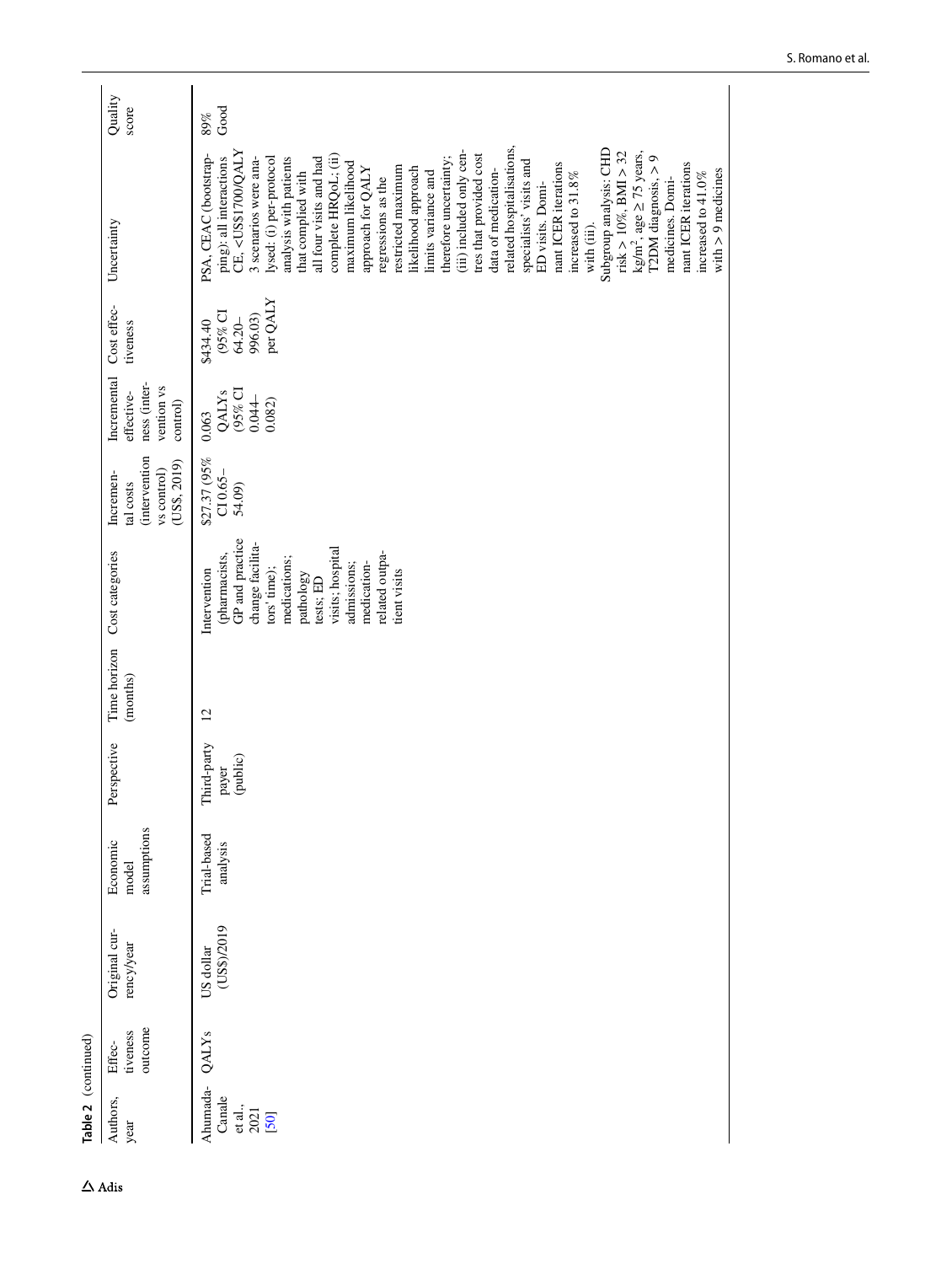|                     | Quality<br>score                                                            | Low<br>50%                                                                                                                                                | Good<br>82%                                                                                                                                                                                                                                                                                                                                                                                                                                                                                                                                                                                                                                                                                                                         |
|---------------------|-----------------------------------------------------------------------------|-----------------------------------------------------------------------------------------------------------------------------------------------------------|-------------------------------------------------------------------------------------------------------------------------------------------------------------------------------------------------------------------------------------------------------------------------------------------------------------------------------------------------------------------------------------------------------------------------------------------------------------------------------------------------------------------------------------------------------------------------------------------------------------------------------------------------------------------------------------------------------------------------------------|
|                     | Uncertainty                                                                 | Not reported                                                                                                                                              | PIP costs (baseline cost<br>for missing values; (iii)<br>\$6019.52/p[CE] 0.951;<br>$= $60,195.23/p[CE]$<br>for treatment arm only<br>costs (baseline cost by<br>QALYs were inputted<br>CE intervention when<br>$\mathsf{II}$<br>costs per patient; (vii)<br>Ш<br>(I) regression models<br>medication costs; (vi)<br>Higher probability of<br>estimated controlling<br>cost by 6m); (iv) PIP<br>increase intervention<br>$9m + 6$ llow-up cost<br>(ii) imputed QALYs<br>excluding PIP costs.<br>QALY gained: $\lambda$ =<br>by $6m + 60$ low-up<br>by $3m$ ; $(v)$ reduce<br>€0/p[CE] 0.143; $\lambda$<br>€0/р[СЕ] 0.138; 2<br>7 Scenario analysis:<br>\$60,195.23/p[CE]<br>PSA, CEAC: PIP<br>avoided: $\lambda =$<br>0.602<br>0.764 |
|                     | Cost effec-<br>tiveness                                                     | Savings:cost<br>interven-<br>Dominant<br>$ratio =$<br>3.42:1<br>tion                                                                                      | $-1872.74$<br>per QALY<br>to 8430.0)<br>to 387,25)<br>$-447,91$<br>(95% CI<br>$(95\%$ CI<br>\$1697.51<br>avoided<br>per PIP<br>\$40,846                                                                                                                                                                                                                                                                                                                                                                                                                                                                                                                                                                                             |
|                     | Incremental<br>ness (inter-<br>vention vs<br>effective-<br>control)         | $CG: -0.01$<br>mated by<br>research-<br>$(\pm\,0.16)$<br>$(\pm 0.18)$<br>IG: 0.216<br><b>QALYs:</b><br>0.217<br>(esti-<br>ers)                            | $-0.666$ to<br>$-0.016$ to<br>$-0.092$<br>(95% CI<br>$(95\%$ CI<br>of PIPs/<br>patient:<br>patient:<br>$-0.379$<br>Number<br><b>OALYS</b><br>0.042)<br>0.013                                                                                                                                                                                                                                                                                                                                                                                                                                                                                                                                                                        |
|                     | <i>intervention</i><br>(USS, 2019)<br>vs control)<br>Incremen-<br>tal costs | per patient<br>$$-2259.35$<br>in MTM<br>group                                                                                                             | $-477.55$ to<br>1565.08)<br>$(95%$ CI<br>\$544.43                                                                                                                                                                                                                                                                                                                                                                                                                                                                                                                                                                                                                                                                                   |
|                     | Cost categories                                                             | ratio calculation<br>tient visits; hos-<br>pital inpatient;<br>Hospital outpa-<br>savings:cost<br>(pharmacist<br>salary) for<br>Intervention<br>ED visits | Intervention (GPs<br>outpatient clinic<br>inpatient admis-<br>sions; ED visits<br>travel expenses,<br>consumables);<br>visits; hospital<br>materials and<br>day-case and<br>GP and nurs-<br>and pharma-<br>medication;<br>cists' time,<br>ing visits;                                                                                                                                                                                                                                                                                                                                                                                                                                                                               |
|                     | Time horizon<br>(months)                                                    | $\overline{c}$                                                                                                                                            | 12                                                                                                                                                                                                                                                                                                                                                                                                                                                                                                                                                                                                                                                                                                                                  |
|                     | Perspective                                                                 | Hospital (not<br>reported)                                                                                                                                | Third-party<br>payer                                                                                                                                                                                                                                                                                                                                                                                                                                                                                                                                                                                                                                                                                                                |
|                     | assumptions<br>Economic<br>model                                            | Trial-based<br>analysis                                                                                                                                   | Trial-based<br>analysis                                                                                                                                                                                                                                                                                                                                                                                                                                                                                                                                                                                                                                                                                                             |
|                     | Original cur-<br>rency/year                                                 | (TWD\$)/201<br>(assumed by<br>Taiwan dollar<br>researchers)                                                                                               | Euros ( $\varepsilon$ )/2013                                                                                                                                                                                                                                                                                                                                                                                                                                                                                                                                                                                                                                                                                                        |
|                     | outcome<br>tiveness<br>Effec-                                               | expendi-<br>and total<br>medical<br>QALY <sub>s</sub><br>ture                                                                                             | and mean<br>number<br>of PIP <sub>s</sub><br>QALYS                                                                                                                                                                                                                                                                                                                                                                                                                                                                                                                                                                                                                                                                                  |
| Table 2 (continued) | Authors,<br>year                                                            | Lin et al.,<br>2018<br>[38]                                                                                                                               | Gillespie<br>et al.,<br>2017<br>[49]                                                                                                                                                                                                                                                                                                                                                                                                                                                                                                                                                                                                                                                                                                |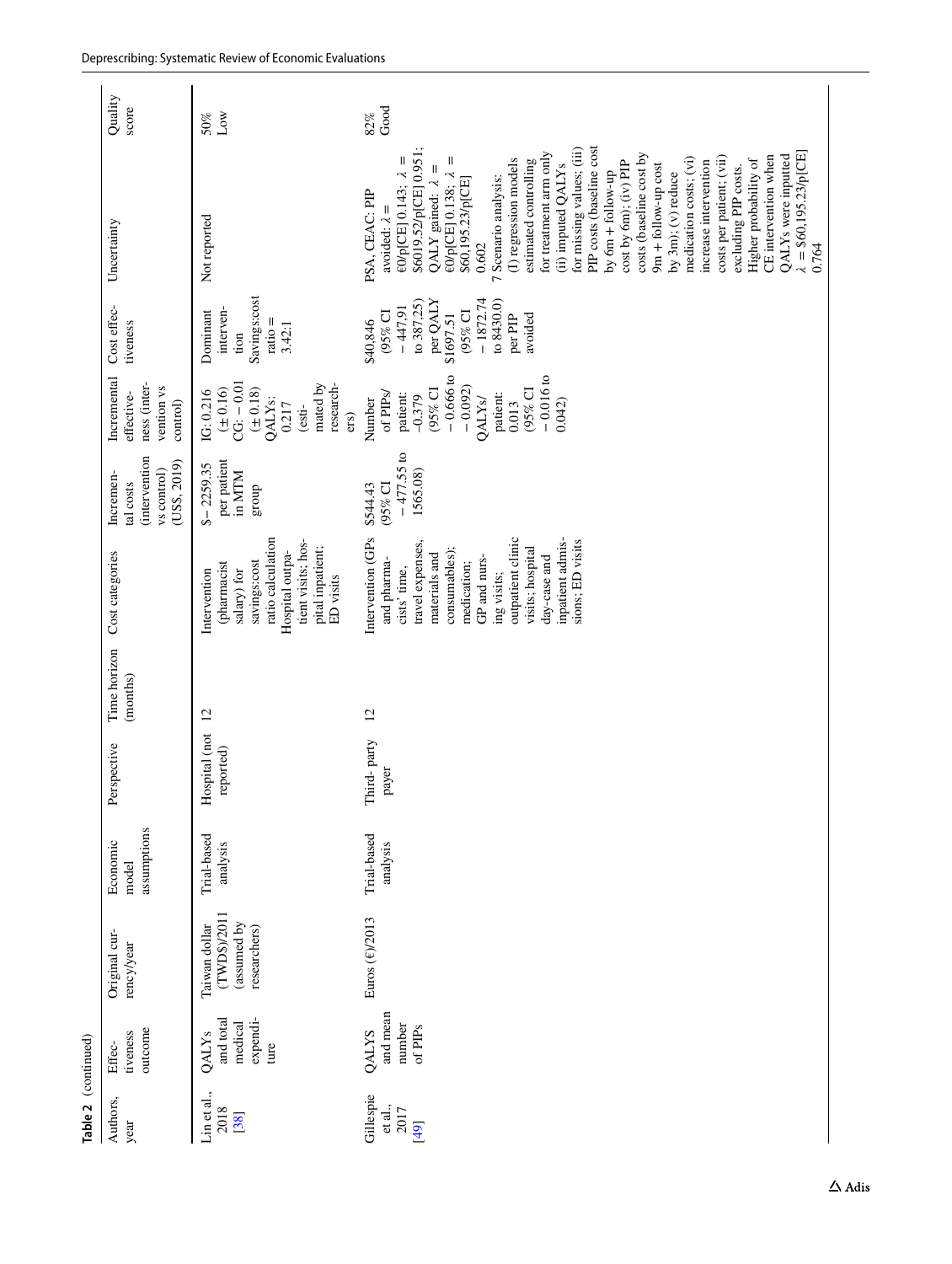| Table 2 (continued) |                                  |                                                                                                                                 |                                  |                |                                                                                                                                                                   |                                                                              |                                                                                 |                               |                                                                                                                                                                                                                                                                                                                                                                                                                                                                          |                  |
|---------------------|----------------------------------|---------------------------------------------------------------------------------------------------------------------------------|----------------------------------|----------------|-------------------------------------------------------------------------------------------------------------------------------------------------------------------|------------------------------------------------------------------------------|---------------------------------------------------------------------------------|-------------------------------|--------------------------------------------------------------------------------------------------------------------------------------------------------------------------------------------------------------------------------------------------------------------------------------------------------------------------------------------------------------------------------------------------------------------------------------------------------------------------|------------------|
|                     | Original cur-<br>rency/year      | assumptions<br>Economic<br>model                                                                                                | Perspective                      | (months)       | Time horizon Cost categories                                                                                                                                      | <i>(intervention</i><br>(USS, 2019)<br>vs control)<br>Incremen-<br>tal costs | Incremental Cost effec-<br>ness (inter-<br>vention vs<br>effective-<br>control) | tiveness                      | Uncertainty                                                                                                                                                                                                                                                                                                                                                                                                                                                              | Quality<br>score |
|                     | Canadian dollar<br>(CAN)<br>2019 | probabilistic<br>Decision tree<br>(D-PRE-<br>SCRIBE<br>trial) com-<br>bined with<br>a Markov<br>transition<br>5-states<br>model | Third-party<br>(public)<br>payer | $\overline{c}$ | admission (non-<br>Pharmacist inter-<br>hip fracture and<br>visits; hospital<br>vention (fixed<br>GP visits; ED<br>fee); sedative<br>medication;<br>hip fracture) | $-1895.55$<br>$-642.41)$<br>$$-1153.31$<br>(95% CI<br>$\overline{c}$         | $(95\% \text{ C}1)$<br>0.0434-<br>0.1191)<br>0.0769                             | Interven-<br>Dominant<br>tion | remained the dominant<br>varied the success rate<br>100% CE (\$41,425.02/<br>GP was increased; (iii)<br>of sedative deprescrib-<br>QALY and 82,850.04/<br>ceutical opinion to the<br>3 Scenario analysis: (i)<br>(ii) pharmacist fee to<br>ing: the intervention<br>extra visit to the GP<br>provide the pharma-<br>all patients made an<br>and the community<br>PSA, CEAC, Monte<br>pharmacist sent an<br>opinion to the GP;<br>Carlo simulation:<br>QALY).<br>strategy | Good<br>85%      |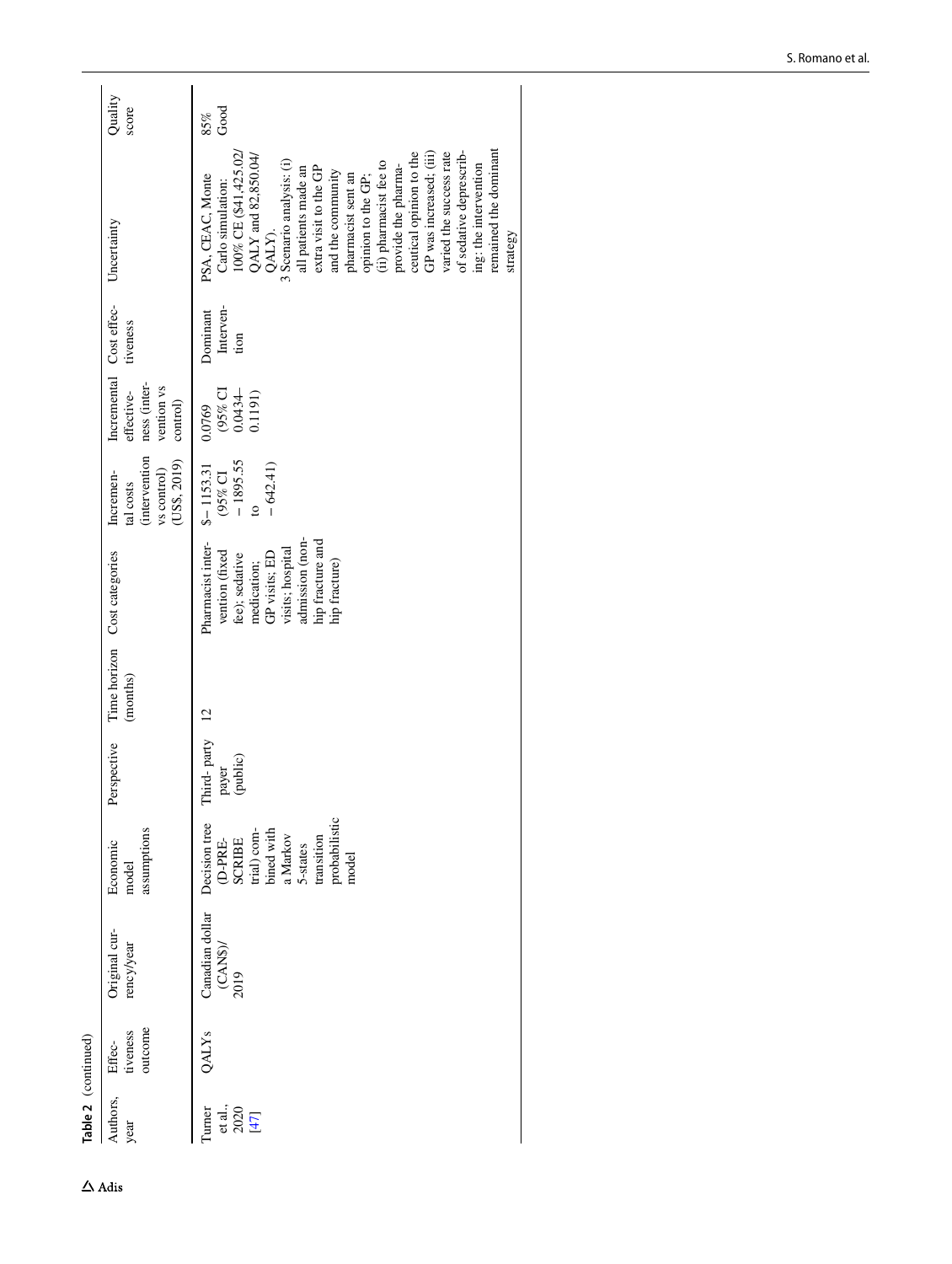| Table 2 (continued)                 |                               |                                                                                                                                              |                                                                                                                                                 |                                      |                          |                                                                                                                                          |                                                                             |                                                                     |                               |                                                                                                                                                                                                                                                                                                                                                                                                                                                                                                                                                                                                                                                                                                                                          |                  |
|-------------------------------------|-------------------------------|----------------------------------------------------------------------------------------------------------------------------------------------|-------------------------------------------------------------------------------------------------------------------------------------------------|--------------------------------------|--------------------------|------------------------------------------------------------------------------------------------------------------------------------------|-----------------------------------------------------------------------------|---------------------------------------------------------------------|-------------------------------|------------------------------------------------------------------------------------------------------------------------------------------------------------------------------------------------------------------------------------------------------------------------------------------------------------------------------------------------------------------------------------------------------------------------------------------------------------------------------------------------------------------------------------------------------------------------------------------------------------------------------------------------------------------------------------------------------------------------------------------|------------------|
| Authors,<br>year                    | outcome<br>tiveness<br>Effec- | Original cur-<br>rency/year                                                                                                                  | assumptions<br>Economic<br>model                                                                                                                | Perspective                          | Time horizon<br>(months) | Cost categories                                                                                                                          | <i>intervention</i><br>(USS, 2019)<br>vs control)<br>Incremen-<br>tal costs | Incremental<br>ness (inter-<br>vention vs<br>effective-<br>control) | Cost effec-<br>tiveness       | Uncertainty                                                                                                                                                                                                                                                                                                                                                                                                                                                                                                                                                                                                                                                                                                                              | Quality<br>score |
| et al.,<br>2020<br>Sanyal<br>$[48]$ | QALY <sub>s</sub>             | Canadian dollar<br>(CAN\$)/2018                                                                                                              | probabilistic<br>Decision tree<br>bined with<br>trial) com-<br>a Markov<br>transition<br><b>SCRIBE</b><br>(D-PRE-<br>6-states<br>model<br>model | hird-party<br>(public)<br>payer<br>⊢ | 12                       | diagnostic tests;<br>tions; GP visits;<br>hospital admis-<br>Pharmacist inter-<br>vention (fixed<br>fee); medica-<br>ED visits;<br>sions | $-1805.15$<br>$-232.26$<br>$$-850.34$<br>$(95%$ CI<br>$\circ$               | $(95\%$ CI<br>$0.0639-$<br>0.1658)<br>0.1078                        | Interven-<br>Dominant<br>tion | QALY and \$84,308.46/<br>discontinuation rates in<br>impact of low and high<br>co-utilisation of gastro-<br>experienced a GI bleed<br>100% CE (\$42,154.23/<br>the GP was increased;<br>intervention remained<br>the dominant strategy<br>protective agents: the<br>scenarios of NSAIDs<br>$IG$ ; $(v)$ examined the<br>(ii) pharmacist fee to<br>5 Scenario analysis: (i)<br>examined the impact<br>$(iii)$ assumed $10\%$ or<br>20% of patients who<br>provide the pharma-<br>all patients made an<br>extra visit to the GP<br>and the community<br>ceutical opinion to<br>underwent surgical<br>pharmacist sent an<br>PSA, CEAC, Monte<br>opinion to the GP;<br>management; (iv)<br>Carlo simulation:<br>of less optimistic<br>QALY). | Good<br>83%      |
|                                     |                               | sensitivity analysis, QALY quality-adjusted life-year, T2DM type 2 diabetes mellitus, VAS visual analogue scale, A indicates threshold value |                                                                                                                                                 |                                      |                          |                                                                                                                                          |                                                                             |                                                                     |                               | BMI body mass index, CE cost effectiveness, CEAC cost-effectiveness acceptability curve, CG control group, CHD coronary heart disease, CI confidence interval, CMR clinical medication<br>review, DSA deterministic sensitivity analysis, ED emergency department, GI gastrointestinal, GP general practitioner, HRQoL health-related quality of life, ICER incremental cost-effectiveness<br>ratio, IG intervention group, LYG life-years gained, MAI medication appropriateness index, MRF medication review with follow-up, PIP potentially inappropriate prescription, PSA probabilistic                                                                                                                                             |                  |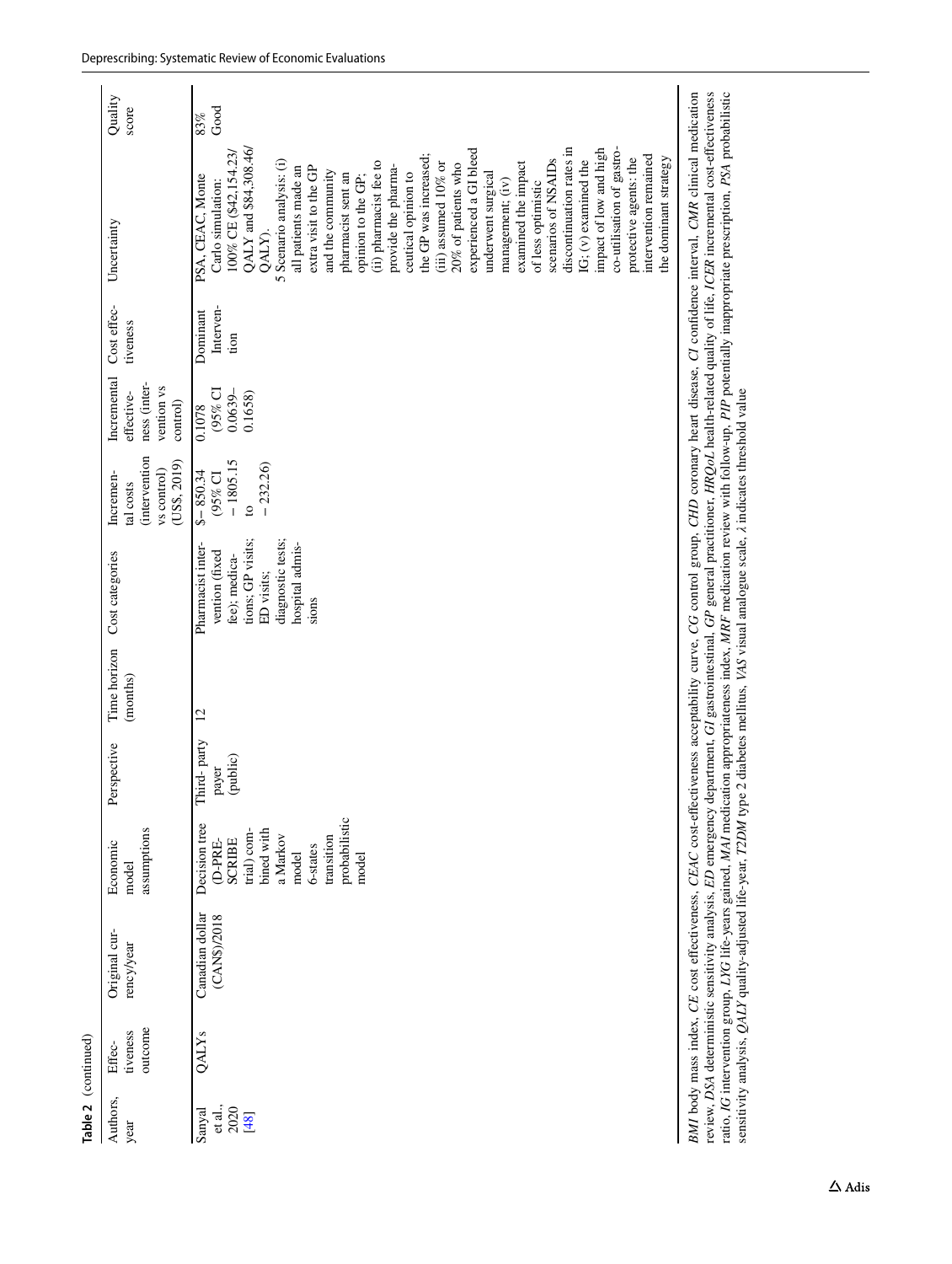to other settings or patient groups was absent [[43,](#page-25-28) [49](#page-26-5), [51](#page-26-0)] or was poorly discussed [[38,](#page-25-22) [40](#page-25-27)[–42](#page-25-25), [46\]](#page-26-2) in several studies – an important issue from a policy viewpoint so that decision makers can use evidence in diferent contexts [\[56](#page-26-16)]. No study scored 100% and two studies scored  $\leq 50\%$  (low) on quality assessment. In addition, the ESM presents the studies with scores of 1, 0.5 or 0 for each item of the CHEC-extended checklist.

### **3.4 Main Findings**

Of the seven EE studies conducted in the community pharmacy setting [[40,](#page-25-27) [41,](#page-25-24) [44](#page-25-26)[–48](#page-26-4)], four studies of three interventions [\[45](#page-26-1)–[48\]](#page-26-4) found that the intervention dominated usual care by improving health outcomes and reducing costs. One intervention was a pharmacist-led medication review with a 6-month follow-up conducted in Spain (conSIGUE trial) [[45,](#page-26-1) [46](#page-26-2)], and the other two were a patients' educational service focusing on patients taking sedatives [[47\]](#page-26-3) and non-steroidal anti-infammatory drugs [\[48\]](#page-26-4) conducted in Canada. Cost savings for the intervention group compared with usual care were mainly driven by a reduction in hospital admissions related to the reduction in drug-related events. Interventions remained dominant in all scenarios and/or sensitivity analyses. The remaining three EE studies of pharmacist-led medication review services for people on polypharmacy found that interventions were either cost efective with an ICER of \$18,708 per QALY [\[41\]](#page-25-24), cost saving (\$− 236.21) [\[44](#page-25-26)] or not cost effective compared with usual care (\$52,389 per QALY) [\[40](#page-25-27)], considering the World Health Organisation's threshold.

The "RESPECT" study [[41\]](#page-25-24) evaluated a medication review service conducted on people aged  $\geq$  75 years taking fve or more medicines. Compared with the base case, a sensitivity analysis revealed that intervention was more cost efective for younger patients (aged 75–84 years) with fewer medications (fve to seven medicines) and less cost efective or even dominated usual care for older patients (aged  $\geq 85$ ) years) taking more medicines (ten or more medicines). The study that was not cost efective [\[40](#page-25-27)] evaluated a trial with a before-and-after study design of UK patients prescribed with four or more medicines. Pharmacists reviewed the medication for 6 months and discussed the risk of falls, pain management, adherence and general health with patients. A small but signifcant decrease in the number of falls, gains in quality of life and medicine adherence was observed. Overall, the mean costs per patient were higher in the 6-month follow-up compared with the pre-intervention period, mostly derived from the intervention and other (non-detailed) National Health Service costs. A further 12-month ICER estimation was made on the assumption that the 6-month gains would remain constant with no further costs, resulting in a cost-efective strategy compared with usual care (\$19,179 per QALY). The intervention found to be cost saving [[44](#page-25-26)] was a clinical medication review focused on patients' preferences, delivered to older Dutch adults aged  $\geq$  70 years using seven or more long-term medicines. Intervention gains were inconsistent with no benefts on HRQoL measured with the generic EQ-5D-5L instrument, and small benefts on health-related complaints, and HRQoL measured with the EQ-Visual Analogue Scale. However, the intervention compared with usual care led to cost savings, resulting in  $a > 90\%$  likelihood of the intervention to be cost saving from a societal perspective. The highest savings were derived from a reduction in institutional and informal care in the intervention group at the 6-month follow-up [[44\]](#page-25-26).

Overall, regarding incremental efectiveness, there were no major variations between studies. Incremental QALYs varied from − 0.00217 [[44](#page-25-26)] to 0.108 [\[48\]](#page-26-4). Greater differences were found regarding incremental costs, varying between \$− 1153 [\[47\]](#page-26-3) and \$359.19 [[40](#page-25-27)]. Variations were largely derived from a reduction in hospital admissions and informal care for the intervention group compared with the control group, and from wide-ranging intervention costs. Costs of intervention ranged between \$16.6 (CAN\$20) [[47,](#page-26-3) [48](#page-26-4)] and \$259.7 (€199) [[44](#page-25-26)].

Regarding the six studies [[38,](#page-25-22) [42,](#page-25-25) [43](#page-25-28), [49–](#page-26-5)[51\]](#page-26-0) conducted in outpatient, general practices, primary care and geriatric clinics, two interventions dominated usual care [[38](#page-25-22), [42](#page-25-25)], three were cost effective  $[43, 49, 50]$  $[43, 49, 50]$  $[43, 49, 50]$  $[43, 49, 50]$  $[43, 49, 50]$  $[43, 49, 50]$ , and one reported a value of \$881.95 per 1 unit of medication appropriateness index change [\[51](#page-26-0)], a measure of appropriateness prescription rather than a measure of outcome. Cowper et al. [[51\]](#page-26-0) is the oldest study included, and presented the lowest quality in methodology.

In detail, the study from Taiwan [[38](#page-25-22)], assessing a pharmacist-led medication review for people on polypharmacy conducted in an outpatient academic medical centre, reported positive incremental QALYs and cost savings in the intervention group compared with the control group (intervention dominated usual care). Additionally, a savings: cost ratio of 3.42:1 for a 12-month intervention was found, when total medical expenditure savings were compared with the annual salary of the clinical pharmacist enrolled in the intervention [\[38](#page-25-22)]. Note that this study was assessed with low methodological quality, for example, mean costs per patient in each arm were not reported, nor were details of the resource costs. The other dominant intervention compared with usual care was a medicine review focused on the withdrawal of FRIDs [\[42](#page-25-25)]. The intervention was associated with a risk reduction in falls and cost savings because of medical treatments avoided. The Polinder et al. [[43\]](#page-25-28) study also assessed the cost effectiveness of FRID withdrawal or reduction, and found that the intervention was cost efective with an estimated cost of \$1085.84 per QALY gained. The total fall-related healthcare costs did not difer signifcantly between groups; however, the FRID withdrawal reduced the medication costs. Furthermore, diferences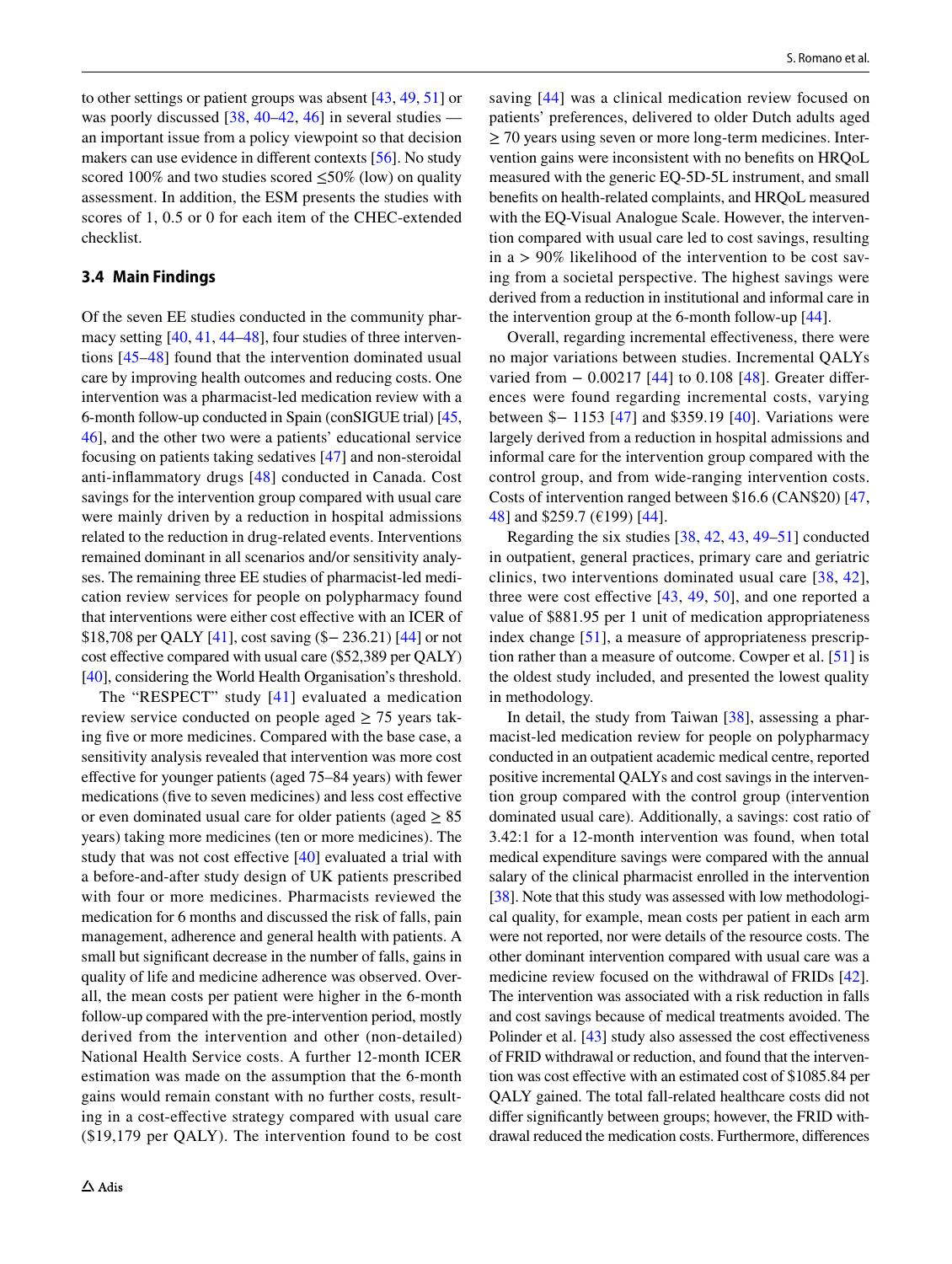in efectiveness were signifcant and positive (incremental effectiveness  $= 0.05 \text{ QALYs}$  [\[43\]](#page-25-28). The intervention was delivered by a research physician supported by a research nurse who was responsible for a patient's follow-up via the phone. The two 12-month medication reviews, delivered in Chile [\[50](#page-26-6)] for people on polypharmacy enrolled in a cardiovascular disease prevention programme, and in Ireland for people taking specifc classes of PIMs [\[49](#page-26-5)], were both assessed as cost effective compared with usual care, with ICERs of \$434.4 and \$40,846 per QALY, respectively. A scenario and subgroup analysis performed by Ahumada-Canale et al. [\[50](#page-26-6)] found that all iterations cost less than \$1700 per QALY, and that dominant iterations increased to 41.0% when considering only patients taking more than nine medicines. In the case of the Irish study, a higher probability of the intervention being cost efective was found when QALYs were inputted for missing data [[49](#page-26-5)]. Overall, no major variations in incremental QALYs  $(0.013 \, [49], 0.05 \, [43]$  $(0.013 \, [49], 0.05 \, [43]$  $(0.013 \, [49], 0.05 \, [43]$  $(0.013 \, [49], 0.05 \, [43]$  $(0.013 \, [49], 0.05 \, [43]$  and  $(0.063 \, [50])$  $(0.063 \, [50])$  $(0.063 \, [50])$  were found across studies conducted in outpatient, primary care, general practices or geriatric clinics with the exception of the Lin et al. study [[38](#page-25-22)]. Regarding costs, greater diferences were observed among studies driven mainly by inpatient admissions and medication and intervention total costs. This latter item ranged between  $$77.6 \, (\text{\textsterling}58) \, [49] \text{ and } $167 \, (\text{\textsterling}120) \, [43]$  $$77.6 \, (\text{\textsterling}58) \, [49] \text{ and } $167 \, (\text{\textsterling}120) \, [43]$  $$77.6 \, (\text{\textsterling}58) \, [49] \text{ and } $167 \, (\text{\textsterling}120) \, [43]$  $$77.6 \, (\text{\textsterling}58) \, [49] \text{ and } $167 \, (\text{\textsterling}120) \, [43]$  $$77.6 \, (\text{\textsterling}58) \, [49] \text{ and } $167 \, (\text{\textsterling}120) \, [43]$ .

The study assessing the cost efectiveness of a pharmacist-led medication review intervention at a patient's home [\[39](#page-25-23)] showed that this service was not cost effective (\$112,932 per QALY). The intervention was delivered to patients aged  $\geq 80$  years who had an emergency visit for any cause. Patients in the intervention group had higher community, primary and hospital care costs, with a slight mean positive diference in QALYs compared with the control group (incremental  $QALY_s = 0.0075$ ).

## **4 Discussion**

This systematic review was conducted to identify and summarise available evidence of the economic value of deprescribing interventions among community-dwelling older adults. To the best of our knowledge, this is the frst review gathering economic evidence of interventions that seek to reduce or withdraw medications that might be causing harm or might no longer be of beneft. Fourteen full EE studies assessing 13 interventions were identifed.

Of these, nine interventions assessed in ten papers found that deprescribing interventions either dominated  $(n = 5)$ [[38](#page-25-22), [42](#page-25-25), [45](#page-26-1)–[48](#page-26-4)] or were cost effective  $(n = 4)$  [[41,](#page-25-24) [43,](#page-25-28) [49](#page-26-5), [50](#page-26-6)] compared with usual care, considering the World Health Organization threshold of 1 GDP/capita. One other EE reported cost savings with the intervention being at least as efective as usual care [[44\]](#page-25-26), and another found a cost of \$881.95 per medication appropriateness index unit change in the intervention compared with usual care, concluding that the deprescribing intervention assessed can improve prescription and reduce inappropriate medications [\[51\]](#page-26-0). However, this conclusion can be challenged, as the cost effectiveness depends on each authority's willingness to pay for this type of outcome, and there is no standard acceptable threshold for a medication appropriateness index. Only two deprescribing interventions were found not to be cost effective compared with usual care [[39](#page-25-23), [40](#page-25-27)], the one delivered at a patient's home [[39](#page-25-23)], and the other conducted at the community pharmacy [\[40\]](#page-25-27). Nonetheless, for the latter, a 12-month scenario found the intervention compared with usual care to be cost efective (\$19,178.66 per QALY) within the country's World Health Organization's threshold [[57](#page-26-17)].

The deprescribing interventions  $(n = 9)$  were mostly some type of medication review conducted on overall medication  $[38-41, 44, 46, 49-51]$  $[38-41, 44, 46, 49-51]$  $[38-41, 44, 46, 49-51]$  $[38-41, 44, 46, 49-51]$  $[38-41, 44, 46, 49-51]$  $[38-41, 44, 46, 49-51]$  $[38-41, 44, 46, 49-51]$  $[38-41, 44, 46, 49-51]$  $[38-41, 44, 46, 49-51]$  $[38-41, 44, 46, 49-51]$  $[38-41, 44, 46, 49-51]$ , and performed largely by a community or clinical pharmacist [\[38–](#page-25-22)[41](#page-25-24), [44–](#page-25-26)[46](#page-26-2), [50](#page-26-6), [51\]](#page-26-0) with multidisciplinary cooperation, an approach that has been described as advantageous for the success of this type of intervention [[58](#page-26-18)]. The positive fndings for these interventions are mostly in line with those reported in a recent systematic review of cost efectiveness of advanced pharmacy services [[59](#page-26-19)]. The review concluded that advanced services, where deprescribing interventions ft, appear to be cost efective when delivered in community and primary care settings, but not in home-based settings [[59\]](#page-26-19). However, it is important to note that these interventions can be complex and depend on contextual factors, such as the existence of an efficient multi-professional cooperation, available communication channels and integration of care. For some interventions, such as the one described in the conSIGUE studies [\[45](#page-26-1), [46](#page-26-2)], despite the dominance of the intervention, the level of cooperation and communication between the community pharmacists and the general practitioners did not seem structured. Although these interventions were carried out with professional cooperation, the studies highlighted the fragmentation and lack of structured integration of care, as well as an excessive pharmacological approach to health problems.

The other four interventions targeted specific class(es) of medicines through a directed physician-led medication review [[42,](#page-25-25) [43](#page-25-28)] and a pharmacist-led patient educational intervention [[47,](#page-26-3) [48\]](#page-26-4). Overall fndings suggest that these strategies can be an efficient method to reduce costs with positive gains in health-related outcomes, especially on a large scale, as discussed previously by Bloomfeld et al. [[17\]](#page-25-2). Moreover, these conclusions based on experimental studies are strengthened with results presented in other studies with diferent study designs. For example, in a theoretical modelling study, Moriarty et al. [[60\]](#page-26-20) concluded that interventions to reduce the long-term use of non-steroidal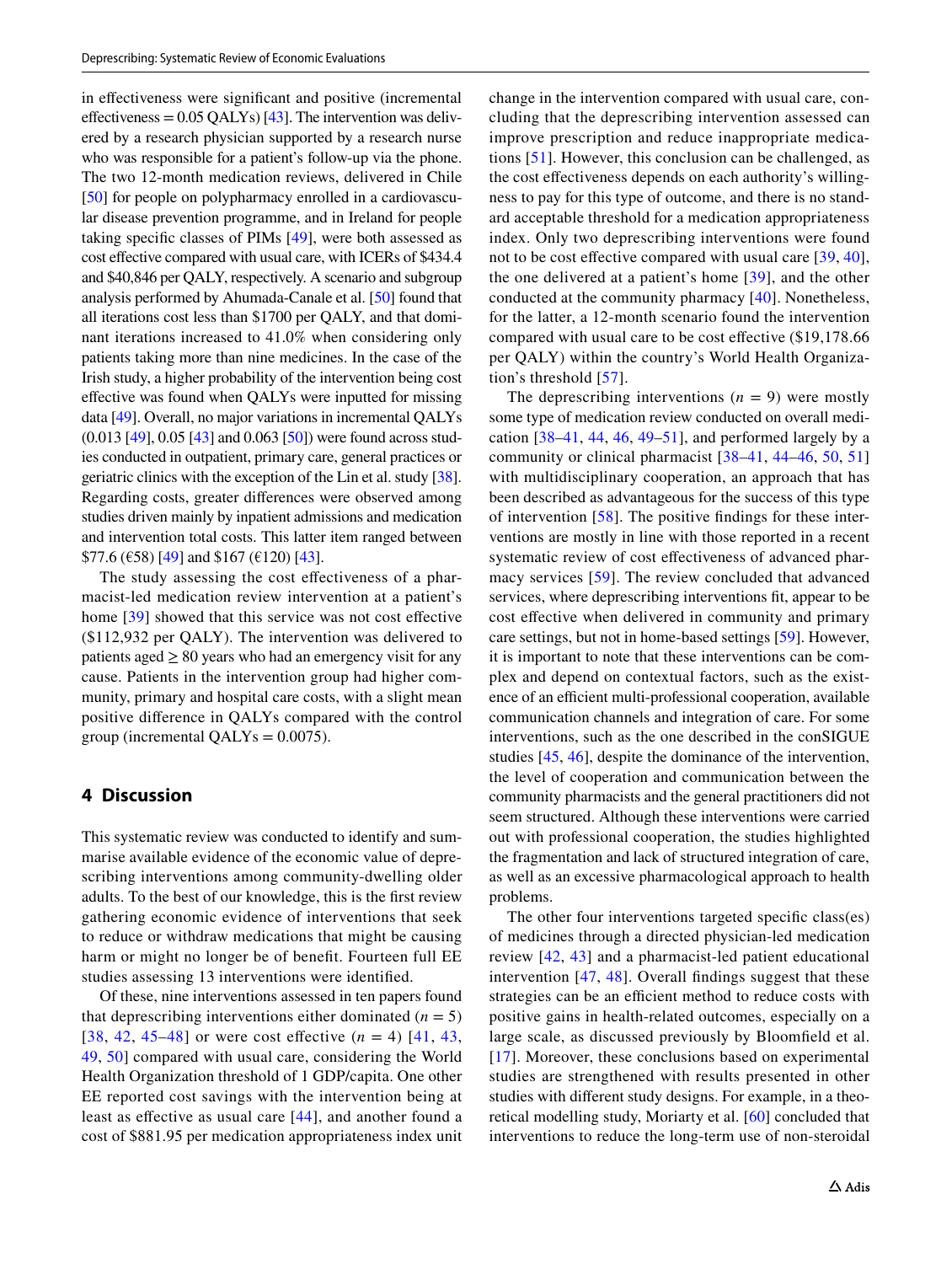anti-infammatory drugs, benzodiazepines and proton-pump inhibitors are cost-efective strategies; and in a similar study based on pharmacy dispensing data, Chau et al. [[61](#page-26-21)] estimated cost savings and efect gains (QALYs) for a successfully inappropriate proton-pump inhibitor withdrawal, after non-steroidal anti-infammatory drugs and low-dose acetylsalicylic acid cessation. Overall, with the exception of one moderate-quality study [[40](#page-25-27)], deprescribing interventions delivered in the community pharmacies or general practices/ outpatients clinic settings were cost saving, cost efective or dominant despite some diferences in how and to whom they were delivered.

Nevertheless, these fndings should be considered with some caution. Five studies were considered to have low or moderate methodological quality, failing to report and assess important aspects. Regarding the time horizon, all studies in the review adopted a short-term perspective  $(\leq 12 \text{ months})$ , which may be inadequate to capture all potential long-term efects of medicine withdrawal. The type of intervention includes therapy discontinuation that may afect, for example, disease progression or the occurrence of long-term side effects [[29\]](#page-25-13), and at the same time, the effect of the intervention may have a limited efect in time, particularly after it is ended. Thus, the cost-efectiveness fndings of these studies might be overrated or underrated, considering that the health might improve or deteriorate, and related adverse events might occur or be avoided over time. However, in studies with long-term horizons, investigators must anticipate outcome progression over time for treatment and control groups, which can be difficult to do. Another issue to consider is that private payer's perspective studies generally require relatively short-term horizons (1–2 years) [\[62](#page-26-22)]. Still, another aspect that needs to be considered is that most EEs are based on one experimental trial, subject to major or minor biases and confounding variables related to the study design, and that does not cover all evidence in the research area. The lack of large real-world-evidence is an issue, especially when considering that complex interventions greatly depend on the context in which they are delivered (e.g. cultural characteristics, socioeconomic status, patients' literacy, patients and healthcare provider engagement).

A positive fact is that most of the studies [[38](#page-25-22)–[41,](#page-25-24) [43](#page-25-28)–[50\]](#page-26-6) reported cost-efectiveness ratios using QALYs as the effectiveness measure, assessed by the EQ-5D generic instrument, which thereby facilitates comparisons between services for decision-making assessment and resource allocation. However, across studies, a low magnitude of QALY gains was observed even if other outcomes with an expected positive impact on patients' HRQoL were signifcantly improved (e.g. number of PIPs per patient, reduced health-related complaints). This raises the question of whether there is a lack of sensitivity in the EQ-5D instrument for elderly patients or the intervention is not

sufficiently impactful to improve the quality of life in a short period of time  $[63, 64]$  $[63, 64]$  $[63, 64]$  $[63, 64]$ . As incremental effectiveness was similar across studies, the variations in ICERs depended mostly on the incremental costs. Thus, an important concern is the type and valuation of resources included in each economic analysis, even the intervention costs. In most studies, the impact of varying these parameters was assessed in a scenario analysis, showing no substantial changes in conclusions drawn.

Heterogeneity between interventions, diferences in population characteristics, methodology limitations, country-specifc context, variety of settings, and type of healthcare system organisation and funding hinders a clear conclusion on the cost efectiveness, and on the generalisation and transferability of these fndings. Nevertheless, it can be argued that there is economic evidence that supports the positive value of deprescribing interventions across countries and settings. In an era when an ageing population and multimorbidity are rising, small gains applied to a large proportion of people can become signifcant. However, for this to happen, it is necessary to implement country-wide measures.

Overall, it is important to point out that the studies included in this review reported ad-hoc interventions delivered in a specifc context and/or region. Despite their relevance, there is a lack of wider evidence regarding these interventions. On a larger scale, the outcomes can be different from those found in a specifc locality or region because PIM prevalence, level of professional cooperation, patients' characteristics, acceptance of the intervention and other factors may vary across regions. Additionally, there are no international comparisons of the same intervention that allow a conclusion to be drawn on which context is the most favorable to cost efectiveness. Moreover, a subgroup analysis should be explored and target patients who would most likely beneft from deprescribing interventions, as its efects may vary across therapeutic classes, number of medicines taken, and patients' age and lifespans, as discussed elsewhere [[20](#page-25-3), [22\]](#page-25-6).

### **4.1 Limitations**

There are some potential limitations to this study. First, it is restricted to peer-reviewed studies, which may have caused bias by excluding health technology assessment reports not submitted to this process, for example. Furthermore, papers from European countries not published in the English language could have been missed, as we could not access Embase, which is the most likely to cover such papers. However, seven electronic databases (generic and key databases) were searched with the goal of identifying as many relevant studies as possible. Second, the possibility of publication bias may have afected the review fndings,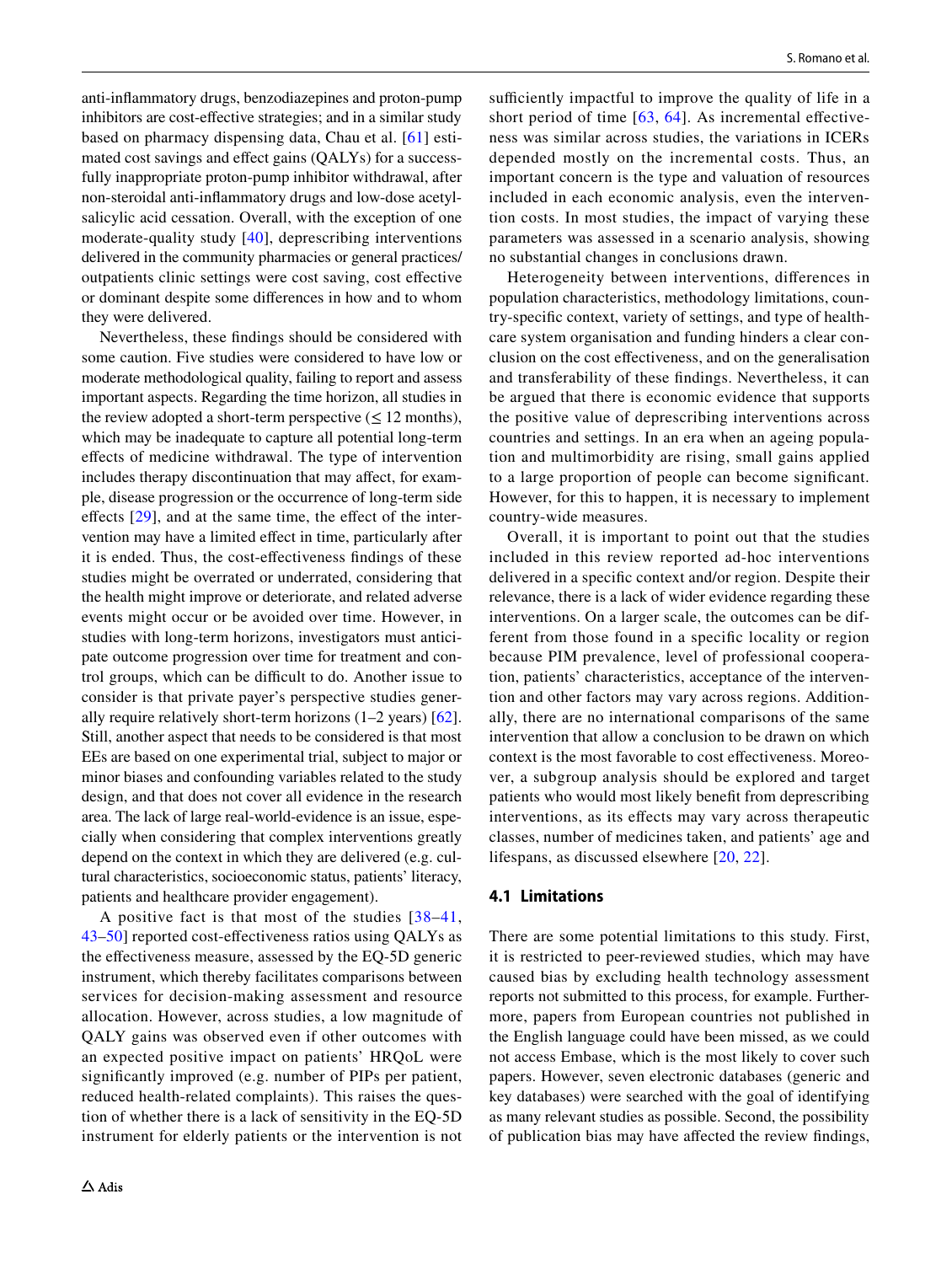as negative results are less likely to be published. Third, the appraisal of the methodological quality of the studies using the CHEC-extended checklist was susceptible to the subjective judgements of the reviewers. However, the assessment was always conducted and agreed upon by at least two reviewers, which may have reduced individual discernment. Despite these limitations, the fndings of this systematic review are valuable and contribute to a more comprehensive knowledge of the economic value of deprescribing interventions for community-dwelling older adults.

# **5 Conclusions**

Despite the growing interest and research on the effectiveness of deprescribing interventions, economic evidence has been studied only recently. Diferent outcomes were found among studies, but overall fndings point to the cost efectiveness of interventions, which in some cases are even dominant. Population-based studies considering diferent geographies, other targeted medications and equity concerns, as well as more robust EEs regarding a long-term impact assessment, are needed to support evidence-based decisions on the implementation of interventions to deprescribe inappropriate medicines for community-dwelling older adults. Considering contextual factors and observed heterogeneity among studies, transferability assessment of relevant interventions also needs to be addressed before their adoption by other countries.

**Supplementary Information** The online version contains supplementary material available at<https://doi.org/10.1007/s40273-021-01120-8>.

### **Declarations**

**Funding** No funding was used in the preparation of this article.

**Conflicts of interest/competing interests** All authors have completed the International Committee of Medical Journal Editors (ICMJE) disclosure form. Sónia Romano, Débora Figueira and Inês Teixeira are employees of the Portuguese National Association of Pharmacies. Julian Perelman has no conficts of interest to declare.

**Ethics approval** Not applicable.

**Consent to participate** Not applicable.

**Consent for publication** Not applicable.

**Availability of data and material** All data are appended as supporting information.

**Code availability** Not applicable.

**Authors' contributions** SR conceived the study and performed the literature search. Data collection and analysis were performed by all authors (SR, DF, IT and JP). The frst draft of the manuscript was written by SR, and all authors reviewed and edited all versions of the manuscript. All authors read and approved the fnal manuscript.

# **References**

- <span id="page-24-0"></span>1. European Commision. The 2018 ageing report. Underlying assumptions and projection methodologies. Luxembourg. 2017. <https://doi.org/10.2765/286359>.
- <span id="page-24-1"></span>2. European Commission—Eurostat. Ageing Europe: looking at the lives of older people in the EU. Eur Union. 2019. [https://doi.org/](https://doi.org/10.1136/bmj.315.7115.1103) [10.1136/bmj.315.7115.1103.](https://doi.org/10.1136/bmj.315.7115.1103)
- 3. OECD/European Union. Health at a glance: Europe 2020: state of health in the EU Cycle. Paris: OECD Publication; 2020. [https://](https://doi.org/10.1787/82129230-en) [doi.org/10.1787/82129230-en.](https://doi.org/10.1787/82129230-en)
- <span id="page-24-2"></span>4. Beard J, Officer A, de Carvalho I, Sadana R, Pot A, Michel J, et al. The World report on ageing and health: a policy framework for healthy ageing. Lancet. 2016;387:2145–54. [https://doi.org/10.](https://doi.org/10.1016/S0140-6736(15)00516-4) [1016/S0140-6736\(15\)00516-4.](https://doi.org/10.1016/S0140-6736(15)00516-4)
- <span id="page-24-3"></span>5. Nguyen H, Manolova G, Daskalopoulou C, Vitoratou S, Prince M, Prina AM. Prevalence of multimorbidity in community settings: a systematic review and meta-analysis of observational studies. J Comorbidity. 2019;9:2235042X1987093. [https://doi.org/10.1177/](https://doi.org/10.1177/2235042x19870934) [2235042x19870934.](https://doi.org/10.1177/2235042x19870934)
- 6. Whitty CJM, MacEwen C, Goddard A, Alderson D, Marshall M, Calderwood C, et al. Rising to the challenge of multimorbidity. BMJ. 2020;368:I6964.<https://doi.org/10.1136/bmj.l6964>.
- <span id="page-24-4"></span>7. Midão L, Giardini A, Menditto E, Kardas P, Costa E. Polypharmacy prevalence among older adults based on the survey of health, ageing and retirement in Europe. Arch Gerontol Geriatr. 2018;78:213–20. [https://doi.org/10.1016/j.archger.2018.06.018.](https://doi.org/10.1016/j.archger.2018.06.018)
- <span id="page-24-5"></span>8. Hyttinen V, Jyrkkä J, Valtonen H. A systematic review of the impact of potentially inappropriate medication on health care utilization and costs among older adults. Med Care. 2016;54:950–64. [https://doi.org/10.1097/MLR.0000000000000587.](https://doi.org/10.1097/MLR.0000000000000587)
- <span id="page-24-6"></span>9. Fu A, Jiang J, Reeves JH, Fincham J, Liu G, Perri M. Potentially inappropriate medication use and healthcare expenditures in the US community-dwelling elderly. Med Care. 2007;45:472–6. <https://doi.org/10.1097/01.mlr.0000254571.05722.34>.
- <span id="page-24-7"></span>10. Tommelein E, Mehuys E, Petrovic M, Somers A, Colin P, Boussery K. Potentially inappropriate prescribing in community-dwelling older people across Europe: a systematic literature review. Eur J Clin Pharmacol. 2015;71:1415–27. [https://doi.org/](https://doi.org/10.1007/s00228-015-1954-4) [10.1007/s00228-015-1954-4](https://doi.org/10.1007/s00228-015-1954-4).
- <span id="page-24-8"></span>11. Wallace E, Mcdowell R, Bennett K, Fahey T, Smith SM, Kritchevsky S. Impact of potentially inappropriate prescribing on adverse drug events, health related quality of life and emergency hospital attendance in older people attending general practice: a prospective cohort study. J Gerontol A Biol Sci Med Sci. 2017;72:271–7. [https://doi.org/10.1093/gerona/glw140.](https://doi.org/10.1093/gerona/glw140)
- <span id="page-24-9"></span>12. Reeve E, Gnjidic D, Long J, Hilmer S. A systematic review of the emerging defnition of "deprescribing" with network analysis: implications for future research and clinical practice. Br J Clin Pharmacol. 2015;80(6):1254–68. [https://doi.org/10.1111/bcp.](https://doi.org/10.1111/bcp.12732) [12732.](https://doi.org/10.1111/bcp.12732)
- <span id="page-24-10"></span>13. Scott IA, Hilmer SN, Reeve E, Potter K, Le CD, Rigby D, et al. Reducing inappropriate polypharmacy: the process of deprescribing. JAMA Intern Med. 2015;175:827–34. [https://doi.org/10.](https://doi.org/10.1001/jamainternmed.2015.0324) [1001/jamainternmed.2015.0324](https://doi.org/10.1001/jamainternmed.2015.0324).
- <span id="page-24-11"></span>14. Farrell B, Pottie K, Rojas-Fernandez CH, Bjerre LM, Thompson W, Welch V. Methodology for developing deprescribing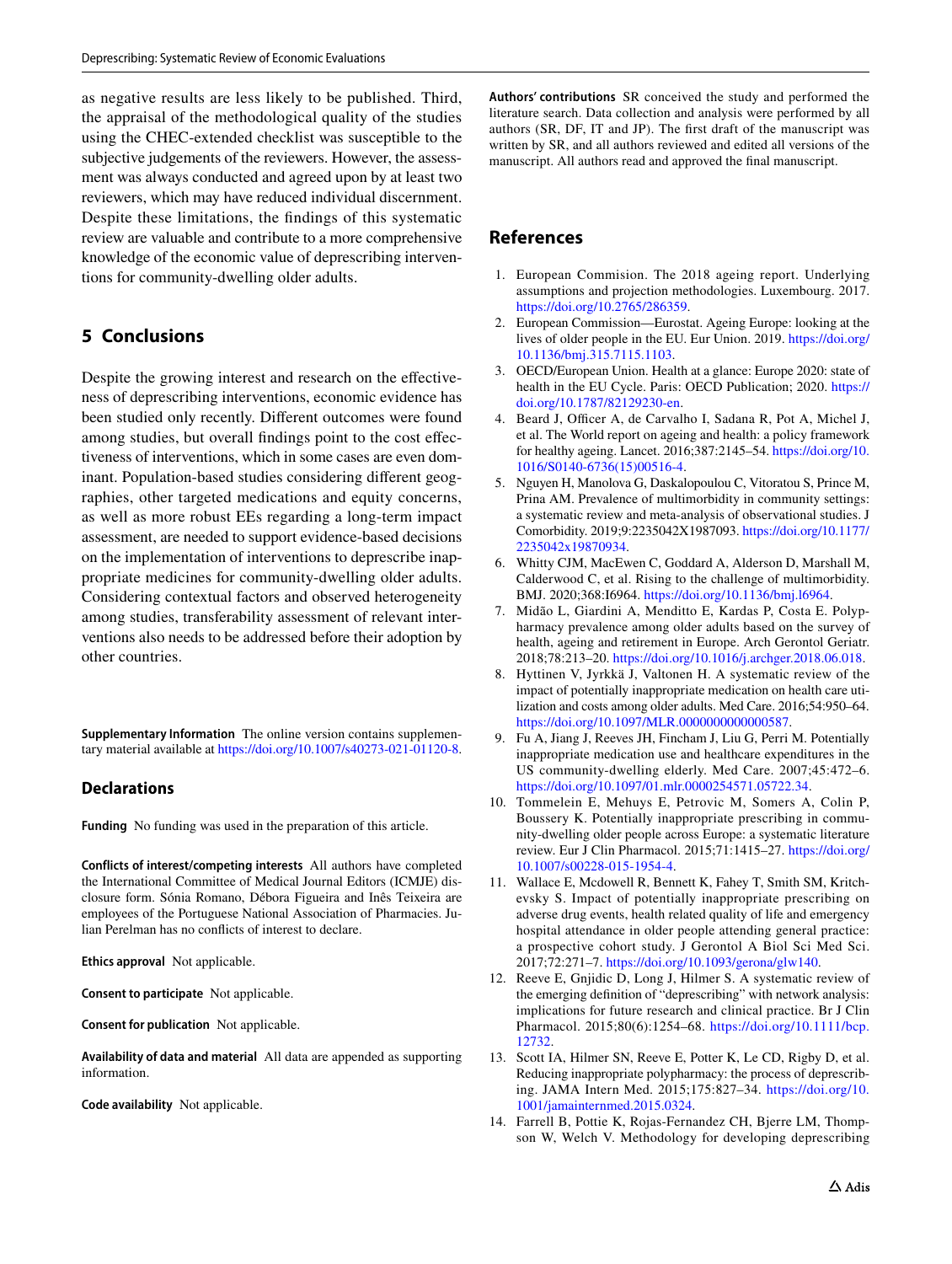guidelines: using evidence and GRADE to guide recommendations for deprescribing. PLoS ONE. 2016;11:e0161248. [https://](https://doi.org/10.1371/journal.pone.0161248) [doi.org/10.1371/journal.pone.0161248.](https://doi.org/10.1371/journal.pone.0161248)

- <span id="page-25-0"></span>15. Reeve E. Deprescribing tools: a review of the types of tools available to aid deprescribing in clinical practice. J Pharm Pract Res. 2020;50:98–107. [https://doi.org/10.1002/jppr.1626.](https://doi.org/10.1002/jppr.1626)
- <span id="page-25-1"></span>16. Iyer S, Naganathan V, McLachlan AJ, Le Couteur DG. Medication withdrawal trials in people aged 65 years and older: a systematic review. Drugs Aging. 2008;25:1021–31. [https://doi.org/10.2165/](https://doi.org/10.2165/0002512-200825120-00004) [0002512-200825120-00004.](https://doi.org/10.2165/0002512-200825120-00004)
- <span id="page-25-2"></span>17. Bloomfeld HE, Greer N, Linsky AM, Bolduc J, Naidl T, Vardeny O, et al. Deprescribing for community-dwelling older adults: a systematic review and meta-analysis. J Gen Intern Med. 2020;35:3323–32. <https://doi.org/10.1007/s11606-020-06089-2>.
- 18. Tecklenborg S, Byrne C, Cahir C, Brown L, Bennett K. Interventions to reduce adverse drug event-related outcomes in older adults: a systematic review and meta-analysis. Drugs Aging. 2020;37(2):91–8. [https://doi.org/10.1007/s40266-019-00738-w.](https://doi.org/10.1007/s40266-019-00738-w)
- <span id="page-25-5"></span>19. Cooper JA, Cadogan CA, Patterson SM, Kerse N, Bradley MC, Ryan C, et al. Interventions to improve the appropriate use of polypharmacy in older people: a Cochrane systematic review. BMJ Open. 2015;5(12):e009235. [https://doi.org/10.1136/bmjop](https://doi.org/10.1136/bmjopen-2015-009235) [en-2015-009235.](https://doi.org/10.1136/bmjopen-2015-009235)
- <span id="page-25-3"></span>20. Page AT, Cliford RM, Potter K, Schwartz D, Etherton-Beer CD. The feasibility and efect of deprescribing in older adults on mortality and health: a systematic review and meta-analysis. Br J Clin Pharmacol. 2016;82(3):583–623. [https://doi.org/10.1111/](https://doi.org/10.1111/bcp.12975) [bcp.12975](https://doi.org/10.1111/bcp.12975).
- <span id="page-25-4"></span>21. Wilsdon TD, Hendrix I, Thynne TRJ, Mangoni AA. Efectiveness of interventions to deprescribe inappropriate proton pump inhibitors in older adults. Drugs Aging. 2017;34:265–87. [https://doi.org/](https://doi.org/10.1007/s40266-017-0442-1) [10.1007/s40266-017-0442-1](https://doi.org/10.1007/s40266-017-0442-1).
- <span id="page-25-6"></span>22. Pruskowski JA, Springer S, Thorpe CT, Klein-Fedyshin M, Handler SM. Does deprescribing improve quality of life? A systematic review of the literature. Drugs Aging. 2019;36:1097–110. [https://](https://doi.org/10.1007/s40266-019-00717-1) [doi.org/10.1007/s40266-019-00717-1](https://doi.org/10.1007/s40266-019-00717-1).
- <span id="page-25-7"></span>23. Santos NSD, Marengo LL, Moraes FDS, Barberato FS. Interventions to reduce the prescription of inappropriate medicines in older patients. Rev Saude Publica. 2019;53:7. [https://doi.org/10.](https://doi.org/10.11606/S1518-8787.2019053000781) [11606/S1518-8787.2019053000781.](https://doi.org/10.11606/S1518-8787.2019053000781)
- <span id="page-25-8"></span>24. Hansen CR, O'Mahony D, Kearney PM, Sahm LJ, Cullinan S, Huibers CJA, et al. Identifcation of behaviour change techniques in deprescribing interventions: a systematic review and metaanalysis. Br J Clin Pharmacol. 2018;84:2716–28. [https://doi.org/](https://doi.org/10.1111/bcp.13742) [10.1111/bcp.13742](https://doi.org/10.1111/bcp.13742).
- <span id="page-25-9"></span>25. Avery AJ, Bell BG. Rationalising medications through deprescribing. BMJ. 2019;364:I570. [https://doi.org/10.1136/bmj.l570.](https://doi.org/10.1136/bmj.l570)
- <span id="page-25-10"></span>26. Centre for Reviews and Dissemination. CRD's guidance for undertaking reviews in health care. York: CRD University of York; 2008.
- <span id="page-25-11"></span>27. Page MJ, McKenzie JE, Bossuyt PM, Boutron I, Hofmann TC, Mulrow CD, et al. The PRISMA 2020 statement: an updated guideline for reporting systematic reviews. BMJ. 2021;372: n71. <https://doi.org/10.1136/bmj.n71>.
- <span id="page-25-12"></span>28. European Commission. Ageing Europe: looking at the lives of older people in the EU. Eurostat. 2020. [https://doi.org/10.2785/](https://doi.org/10.2785/628105) [628105.](https://doi.org/10.2785/628105)
- <span id="page-25-13"></span>29. Drummond M, Sculpher M, Claxton K, Stoddart G, Torrance G. Methods for the economic evaluation of health care programmes. 4th ed. New York: Oxford University Press; 2015.
- <span id="page-25-14"></span>30. Shemilt I, Thomas J, Morciano M. A web-based tool for adjusting costs to a specifc target currency and price year. Evid Policy. 2010;6:51–9.<https://doi.org/10.1332/174426410X482999>.
- <span id="page-25-15"></span>31. Tan-Torres Edejer T, Baltussen R, Adam T, Hutubessy R, Acharya A, Evans DB, Murray CJ. Making choices in health: WHO

guide to cost-efectiveness analysis. Geneva: World Health Organization; 2003.

- <span id="page-25-16"></span>32. The World Bank. GDP per capita, PPP (current international \$)—United States | Data. [https://www.data.worldbank.org/indic](https://www.data.worldbank.org/indicator/NY.GDP.PCAP.PP.CD?locations=US) [ator/NY.GDP.PCAP.PP.CD?locations=US.](https://www.data.worldbank.org/indicator/NY.GDP.PCAP.PP.CD?locations=US) Accessed 14 May 2021.
- <span id="page-25-17"></span>33. Evers S, Goossens M, de Vet H, van Tulder M, Ament A. Criteria list for assessment of methodological quality of economic evaluations: consensus on health economic criteria. Int J Technol Assess Health Care. 2005;21:240–5.
- <span id="page-25-18"></span>34. Odnoletkova I, Goderis G, Pil L, Nobels F, Aertgeerts B, Annemans L, et al. Cost-efectiveness of therapeutic education to prevent the development and progression of type 2 diabetes: systematic review. J Diabetes Metab. 2014;5:5–11. [https://doi.](https://doi.org/10.4172/2155-6156.1000438) [org/10.4172/2155-6156.1000438](https://doi.org/10.4172/2155-6156.1000438).
- <span id="page-25-19"></span>35. CHEC list: consensus health economic criteria. Research, Maastricht University. [https://www.maastrichtuniversity.nl/research/](https://www.maastrichtuniversity.nl/research/caphri/our-research/creating-value-based-health-care/chec-list-consensus-health-economic) [caphri/our-research/creating-value-based-health-care/chec-list](https://www.maastrichtuniversity.nl/research/caphri/our-research/creating-value-based-health-care/chec-list-consensus-health-economic)[consensus-health-economic](https://www.maastrichtuniversity.nl/research/caphri/our-research/creating-value-based-health-care/chec-list-consensus-health-economic). Accessed 20 Mar 2021.
- <span id="page-25-20"></span>36. van Mastrigt GAPG, Hiligsmann M, Arts JJC, Broos PH, Kleijnen J, Evers SMAA, et al. How to prepare a systematic review of economic evaluations for informing evidence-based healthcare decisions: a fve-step approach (part 1/3). Expert Rev Pharmacoecon Outcomes Res. 2016;16:689–704. [https://doi.org/10.](https://doi.org/10.1080/14737167.2016.1246960) [1080/14737167.2016.1246960.](https://doi.org/10.1080/14737167.2016.1246960)
- <span id="page-25-21"></span>37. Wijnen B, Van Mastrigt G, Redekop W, Majoie H, De Kinderen R, Evers SMAA. How to prepare a systematic review of economic evaluations for informing evidence-based healthcare decisions: data extraction, risk of bias, and transferability (part 3/3). Expert Rev Pharmacoecon Outcomes Res. 2016;16:723– 32. [https://doi.org/10.1080/14737167.2016.1246961.](https://doi.org/10.1080/14737167.2016.1246961)
- <span id="page-25-22"></span>38. Lin H-W, Lin C-H, Chang C-K, Chou C-Y, Yu I-W, Lin C-C, et al. Economic outcomes of pharmacist-physician medication therapy management for polypharmacy elderly: a prospective, randomized, controlled trial. J Formos Med Assoc. 2018;117:235–43. [https://doi.org/10.1016/j.jfma.2017.04.017.](https://doi.org/10.1016/j.jfma.2017.04.017)
- <span id="page-25-23"></span>39. Pacini M, Smith RD, Wilson ECF, Holland R. Home-based medication review in older people: is it cost efective? Pharmacoeconomics. 2007;25:171–80. [https://doi.org/10.2165/00019](https://doi.org/10.2165/00019053-200725020-00008) [053-200725020-00008](https://doi.org/10.2165/00019053-200725020-00008).
- <span id="page-25-27"></span>40. Twigg MJ, Wright D, Barton GR, Thornley T, Kerr C, Twigg M. The four or more medicines (FOMM) support service: results from an evaluation of a new community pharmacy service aimed at over-65s. Int J Pharm Pract. 2015;23:407–14. [https://](https://doi.org/10.1111/ijpp.12196) [doi.org/10.1111/ijpp.12196](https://doi.org/10.1111/ijpp.12196).
- <span id="page-25-24"></span>41. RESPECT Trial Team RT, Bojke C, Philips Z, Sculpher M, Campion P, Chrystyn H, et al. Cost-efectiveness of shared pharmaceutical care for older patients: RESPECT trial fndings. Br J Gen Pract. 2010;60:e20–7. [https://doi.org/10.3399/bjgp09X482](https://doi.org/10.3399/bjgp09X482312) [312](https://doi.org/10.3399/bjgp09X482312).
- <span id="page-25-25"></span>42. Van Der Velde N, Meerding WJ, Looman CW, Pols HAP, Van Der Cammen TJM. Cost efectiveness of withdrawal of fall-risk-increasing drugs in geriatric outpatients. Drugs Aging. 2008;25:521–9. [https://doi.org/10.2165/00002512-200825060-00005.](https://doi.org/10.2165/00002512-200825060-00005)
- <span id="page-25-28"></span>43. Polinder S, Boyé NDA, Mattace-Raso FUS, Van der Velde N, Hartholt KA, De Vries OJ, et al. Cost-utility of medication withdrawal in older fallers: results from the improving medication prescribing to reduce risk of FALLs (IMPROveFALL) trial. BMC Geriatr. 2016;16:1–10.<https://doi.org/10.1186/s12877-016-0354-7>.
- <span id="page-25-26"></span>44. Verdoorn S, van de Pol J, Hövels AM, Kwint HF, Blom JW, Gussekloo J, et al. Cost-utility and cost-efectiveness analysis of a clinical medication review focused on personal goals in older persons with polypharmacy compared to usual care: Economic evaluation of the DREAMeR study. Br J Clin Pharmacol. 2021;87:588–97. [https://](https://doi.org/10.1111/bcp.14421) [doi.org/10.1111/bcp.14421](https://doi.org/10.1111/bcp.14421).